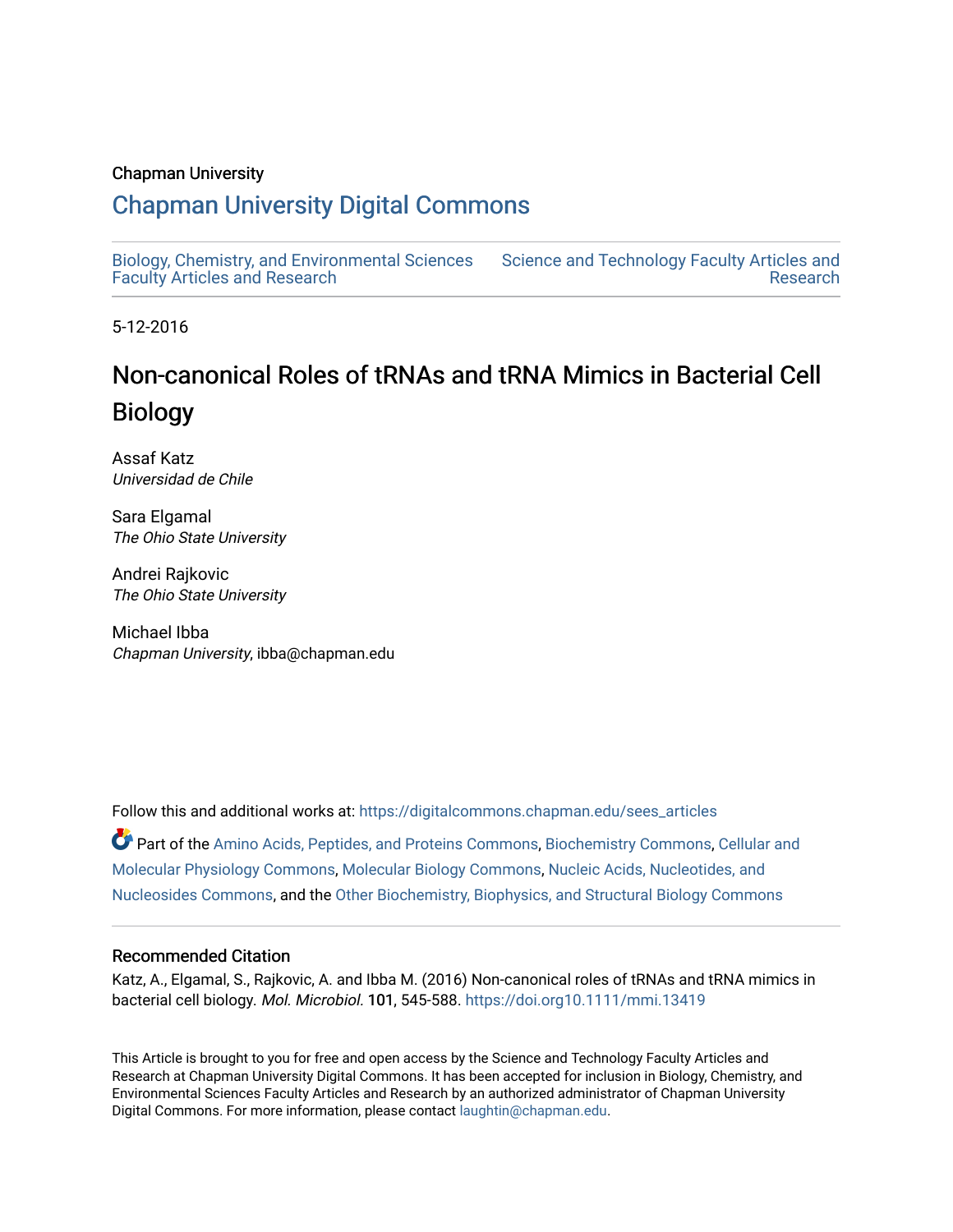## Non-canonical Roles of tRNAs and tRNA Mimics in Bacterial Cell Biology

#### **Comments**

This is the accepted version of the following article:

Katz, A., Elgamal, S., Rajkovic, A. and Ibba M. (2016) Non-canonical roles of tRNAs and tRNA mimics in bacterial cell biology. Mol. Microbiol. 101, 545-588.

which has been published in final form at [https://doi.org/10.1111/mmi.13419. This article may be used](https://doi.org/10.1111/mmi.13419)  [for non-commercial purposes in accordance with](https://doi.org/10.1111/mmi.13419) [Wiley Terms and Conditions for Self-Archiving](http://olabout.wiley.com/WileyCDA/Section/id-820227.html#terms)[.](https://doi.org/10.1111/mmi.13419) 

Copyright Wiley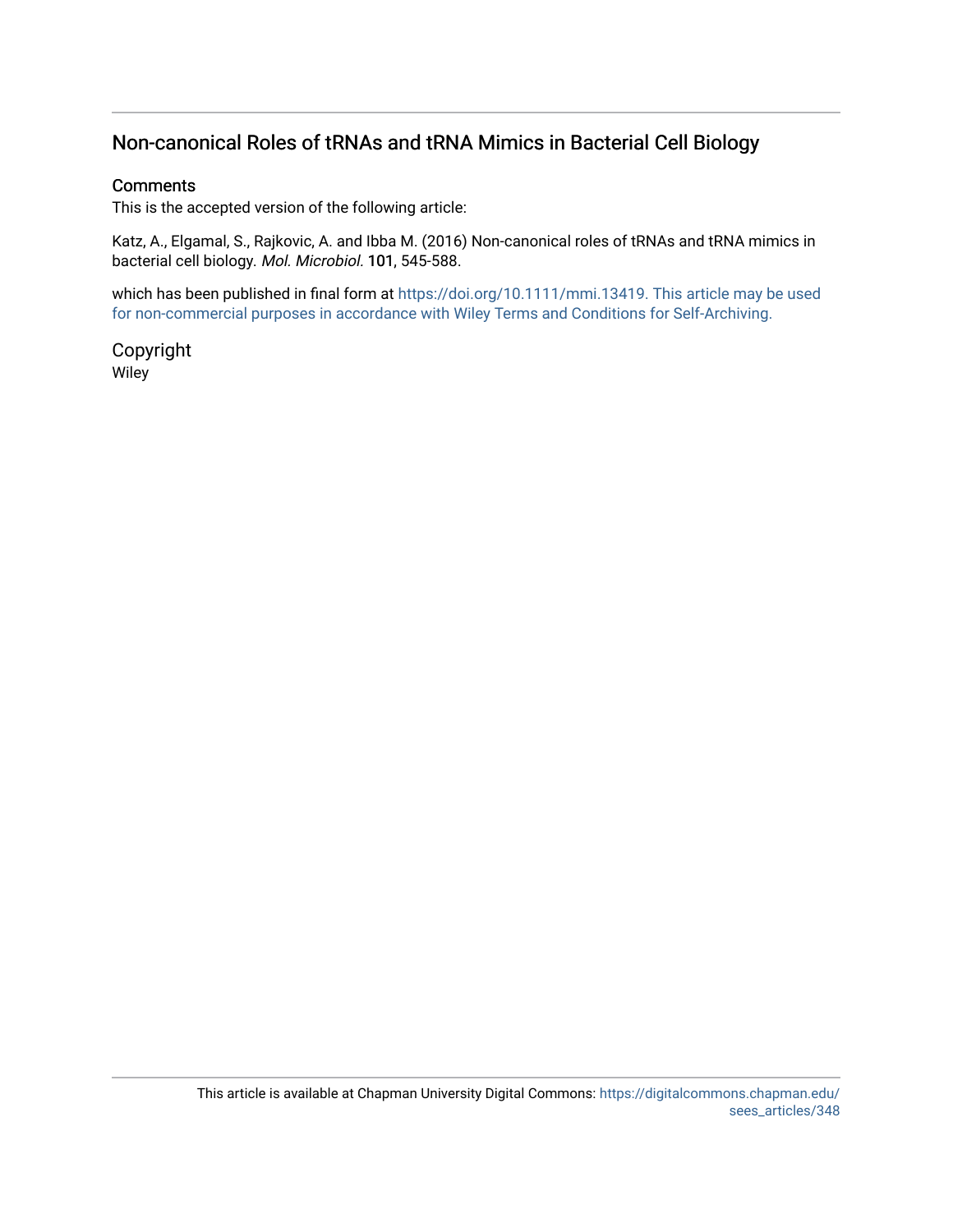

# **HHS Public Access**

Author manuscript

Mol Microbiol. Author manuscript; available in PMC 2017 August 01.

Published in final edited form as:

Mol Microbiol. 2016 August ; 101(4): 545–558. doi:10.1111/mmi.13419.

## **Non-canonical roles of tRNAs and tRNA mimics in bacterial cell biology**

## **Assaf Katz**1, **Sara Elgamal**2, **Andrei Rajkovic**2, and **Michael Ibba**<sup>2</sup>

<sup>1</sup>Programa de Biología Celular y Molecular, ICBM, Facultad de Medicina, Universidad de Chile, Santiago 8380453, Chile

<sup>2</sup>Department of Microbiology and The Center for RNA Biology, Ohio State University, Columbus, Ohio 43210, USA

## **Abstract**

Transfer RNAs (tRNAs) are the macromolecules that transfer activated amino acids from aminoacyl-tRNA synthetases to the ribosome, where they are used for the mRNA guided synthesis of proteins. Transfer RNAs are ancient molecules, perhaps even predating the existence of the translation machinery. Albeit old, these molecules are tremendously conserved, a characteristic that is well illustrated by the fact that some bacterial tRNAs are efficient and specific substrates of eukaryotic aminoacyl-tRNA synthetases and ribosomes. Considering their ancient origin and high structural conservation, it is not surprising that tRNAs have been hijacked during evolution for functions outside of translation. These roles beyond translation include synthetic, regulatory and information functions within the cell. Here we provide an overview of the non-canonical roles of tRNAs and their mimics in bacteria, and discuss some of the common themes that arise when comparing these different functions.

## **Graphical Abstract**

Address correspondence to: Assaf Katz, Programa de Biología Celular y Molecular, ICBM, Facultad de Medicina, Universidad de Chile, Santiago 8380453, Chile, akatz@med.uchile.cl.

The authors declare no conflicts of interest with respect to the work reported here.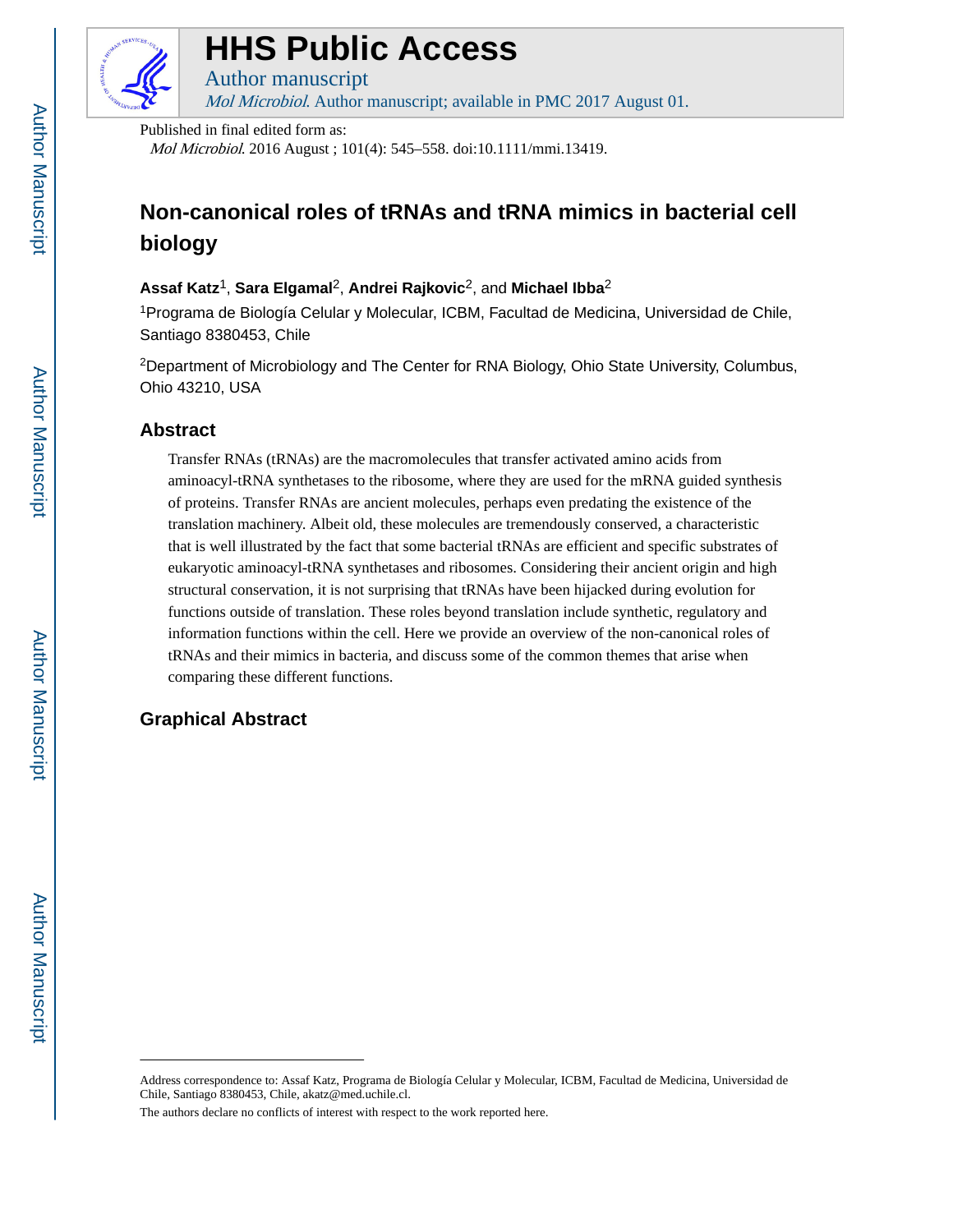

## **Introduction**

All currently known genetic information is coded in nucleic acids (RNA or DNA). In order to be functional, much of this genetic information must first be decoded into proteins that are composed of amino acids that do not have any specific affinity to the message coded in nucleic acids (Crick, 1958; Crick, 1970; Francklyn and Minajigi, 2010). In order to translate this genetic information cells need adaptors, molecules that can translate nucleic acid into amino acid sequences (Crick, 1958; Hoagland et al., 1958). This adaptor function is performed by aminoacyl-transfer RNAs (aa-tRNA), which have a nucleic acid portion composed of a highly structured transfer RNA (tRNA) of about 80 nucleotides. The second part of an aa-tRNA molecule is composed of a single amino acid bound through an ester bond to the 2' or 3' OH of the 3'-end of the tRNA. The secondary structure of the tRNA is composed of an acceptor arm that carries the amino acid, the anticodon arm where there is an anticodon triplet which recognizes codons on mRNA during translation, and the deoxyuridine, TΨC and variable arms (D, T, and V arms respectively) (Fig. 1) (Ladner et al., 1975; Giegé and Frugier, 2000; Marck and Grosjean, 2002). Transfer RNAs are functionally grouped into families of isoacceptors, which may differ in sequence, but all of which carry a unique amino acid for protein synthesis. This amino acid is added by aminoacyl-tRNA synthetases (aaRS), a group of enzymes that specifically recognize and activate a particular amino acid and transfer it to the correct tRNA. This reaction is central to the process of translation as it ensures that the correct amino acid is transferred to the nascent peptide (Cavarelli and Moras, 1993; Schimmel et al., 1993; Ibba et al., 2005). In order to select the correct tRNAs, aaRS recognize specific nucleotides called "identity elements". These nucleotides are scattered throughout the tRNA structure, but are usually concentrated in the anticodon loop and the acceptor stem (Beuning and Musier-Forsyth, 1999). Ribosomes also contact tRNAs throughout their surface and require them to be flexible molecules. Nevertheless, with the exception of discrimination between initiator and elongator tRNAs,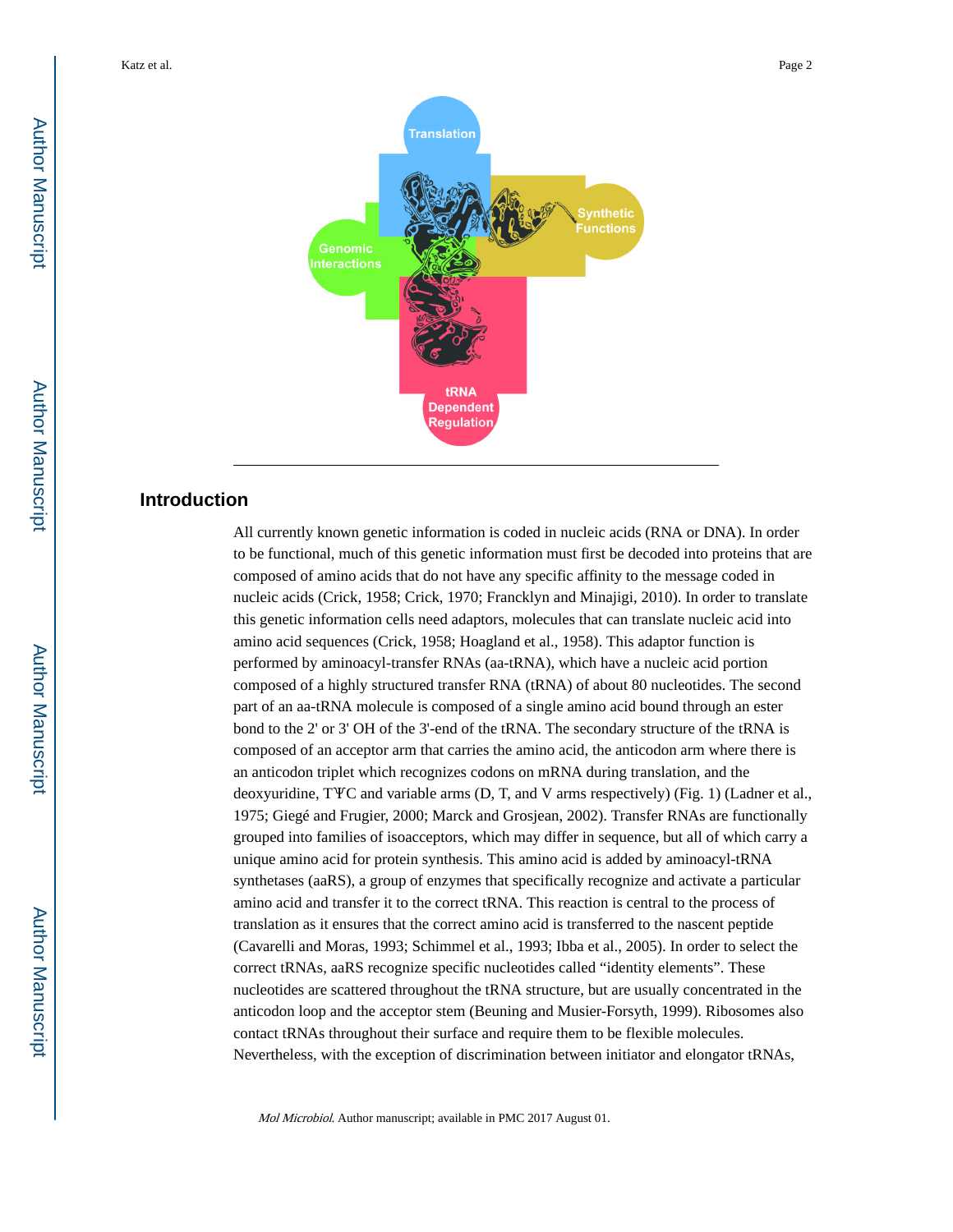interactions with anticodon nucleotides have a predominant role in selection of the correct tRNA. Additionally, other regions of the tRNA have a role in compensating for the different affinity of the diverse anticodons and amino acids that are used in translation either directly interacting with the ribosome or allowing for optimal flexibility (Dale and Uhlenbeck, 2005; Khade and Joseph, 2010; Shepotinovskaya and Uhlenbeck, 2013).

Phylogenetic studies and the observation that tRNA structure and the genetic code are essentially maintained in all known organisms, suggest that tRNAs (or their direct and structurally similar predecessor) originated at the time of the last universal common ancestor or earlier (Schimmel et al., 1993; Di Giulio, 1995; Di Giulio, 2006; Sun and Caetano-Anollés, 2008; Moura et al., 2010). Precursors of tRNA might even predate the existence of proteins and could have had a catalytic or metabolic role outside of translation in the "RNA world" (Rodin et al., 2011; de Vladar, 2012; Morgens, 2013). Regardless of their exact origin, the high degree of similarity between extant tRNAs probably derives from their role in a very complex machinery where changes in one component could necessitate modification of other parts of the genetic code and/or translation apparatus to maintain function. An example of this can be observed in the mitochondria of several metazoans where many tRNAs have lost either their T or D arms. In the cases that have been studied in more detail, it was observed that EF-Tu, rRNA, ribosomal proteins and aaRS coevolved to allow the recognition of these non-canonical tRNAs (Watanabe et al., 2014). Changes in the "sense" of codons (where they are reassigned to encode a different amino acid) also require major modifications as the appearance of this new sense for a codon would otherwise force the introduction of amino acids in an erroneous context. For instance, comparative genomic studies have suggested that Leu CUG codon reassignment to Ser in several Candida and Debaryomyces fungi led to a drastic reduction in the usage of these codons (Moura et al., 2010). Replicating this codon reassignment in the model organism Saccharomyces cerevisiae resulted in decreased fitness in several growth media and decreased thermal stability for at least one protein. Nevertheless, these experiments also showed a great growth advantage in some culture conditions (e.g. a 500% growth advantage in the presence of copper sulfate). This change in niche preference and a probable low level of misincorporation in the original conditions may have allowed the fixation of these changes to the genetic code (Mateus et al., 2013). Other codon reassignments may have required the prior elimination of the original codon from the genetic code, for instance due to abnormally high or low CG usage in the genome (Moura et al., 2010). Although such tRNA-dependent modifications to the translation apparatus are rare, they probably had an important role in the original establishment and/or expansion of the genetic code by facilitating the coding of new amino acids (Moura et al., 2010; Rodin et al., 2011; de Vladar, 2012). Beyond its integral role in defining and translating the genetic code, tRNA has also evolved a surprisingly wide range of alternative functions (Fig. 2). The aim of this review is to analyze the pathways that have evolved to utilize tRNAs, sometimes by hijacking them to function beyond the translation machinery. Emphasis will be placed on bacterial systems, and examples from other organisms will be mentioned when relevant.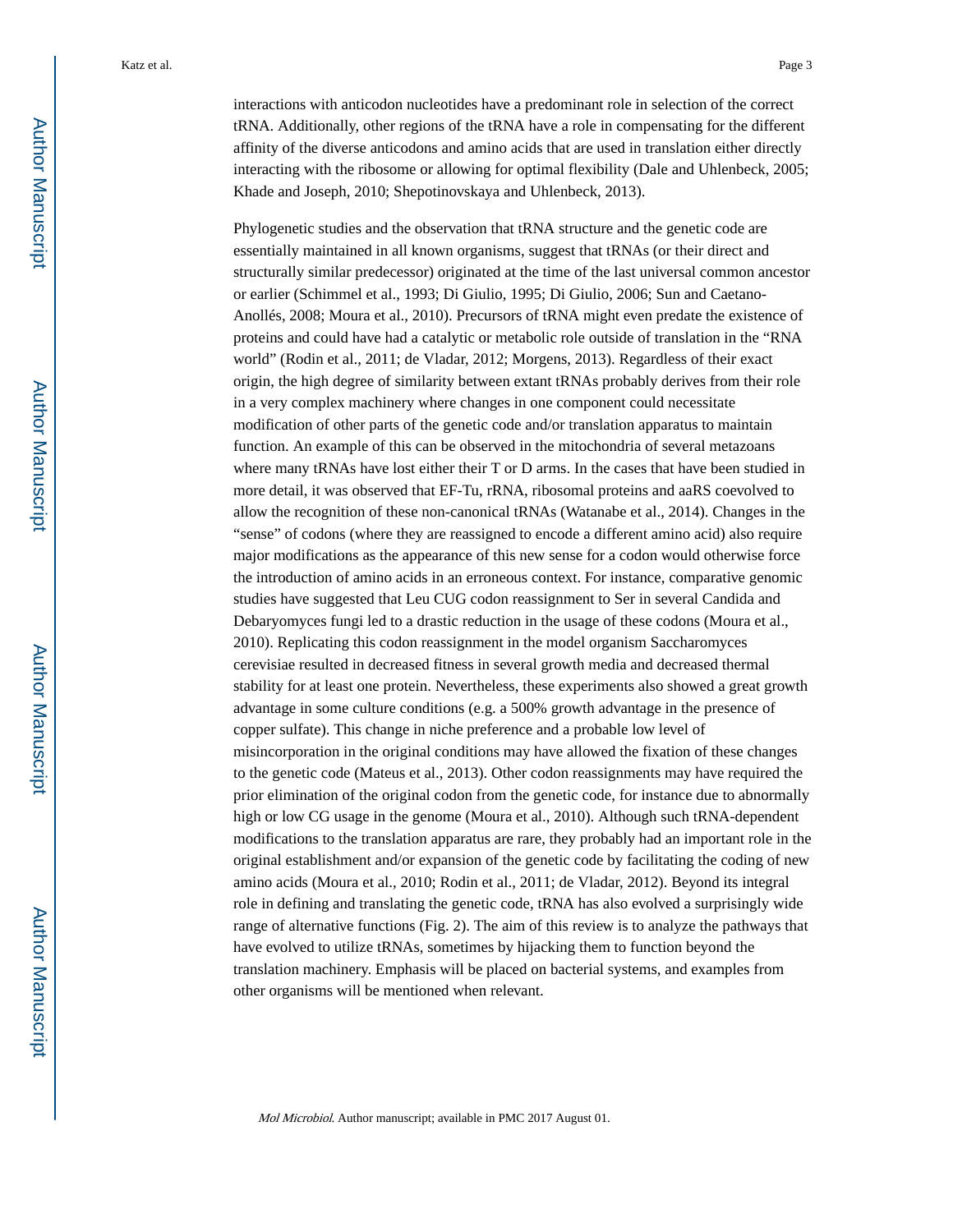#### **aa-tRNA based synthesis beyond translation**

#### **Modification of macromolecules**

Many different aa-tRNAs are used outside of translation to provide activated amino acids for a wide variety of purposes. These include the synthesis of several metabolites as well as the modification of macromolecules (RajBhandary and Söll, 2008; Banerjee et al., 2010; Francklyn and Minajigi, 2010; Dare and Ibba, 2012; Katz and Orellana, 2012a; Belin et al., 2012; Raina and Ibba, 2014). Some of the earliest described examples of such roles outside of translation are related to modification of cellular envelopes (RajBhandary and Söll, 2008; Francklyn and Minajigi, 2010). For example, the addition of amino acids to phosphatidylglycerol through ester bonds to the glycerol moiety and synthesis of certain peptide cross bridges for peptidoglycan both require aa-tRNA substrates (RajBhandary and Söll, 2008). Modification of lipids is used to change the membrane charge distribution, thereby protecting the cell against some antibiotics or bactericidal peptides produced by competing species (Dare and Ibba, 2012; Raina and Ibba, 2014; Goldfine, 2014). Lipid aminoacylation also participates in resistance to osmotic or pH stresses (Dare and Ibba, 2012; Goldfine, 2014) and might even have a role in bacterial replication by modulating the ability of DnaA to exchange ADP with ATP (Ichihashi et al., 2003). In addition to lipid modification, aa-tRNAs can also be used as substrates for the addition of amino acids to peptides in bacteria. This includes the synthesis of the pentapeptide bridge from peptidoglycan peptide by MurM or Fem proteins, modification of the amino terminus in proteins starting with basic amino acids by leucyl/phenylalanyl transferases (L/Ftransferases; in eukaryotes Arg-tRNA-protein transferase modifies proteins with Arg) and the synthesis or modification of some small peptides using enzymes like AlbC, PacB or VlmA (Berger-Bächi and Tschierske, 1998; Garg et al., 2008; Zhang et al., 2011; Dougan et al., 2012; Dare and Ibba, 2012; Belin et al., 2012; Shepherd and Ibba, 2013b; Raina and Ibba, 2014). These amino acid additions to peptides have diverse functions. The peptidoglycan bridge changes the structural properties of the cell wall, enhancing antibiotic resistance and binding of some extracellular proteins (Berger-Bächi and Tschierske, 1998; Guan et al., 2004; Scheffers and Pinho, 2005; Dare and Ibba, 2012; Shepherd and Ibba, 2013b). By contrast, modification of the amino terminus of cytoplasmic proteins modulates the half-life of specific proteins by targeting them for recognition by ClpS and subsequent degradation by ClpAP protease in bacteria or by UBR proteins and subsequent degradation by the 26S proteasome in eukaryotes (Dougan et al., 2012; Raina and Ibba, 2014). Finally, small peptides synthesized using the activated amino acid on aa-tRNA as a precursor correspond to secondary metabolites with diverse physiological functions ranging from antibiotics and inter-cellular signaling molecules to metal chelators (Garg et al., 2008; Zhang et al., 2011; Belin et al., 2012).

In all cases that have so far been studied, the specificity for aa-tRNA in the modification of macromolecules depends primarily on recognition of the amino acid with a minor but relevant role for the tRNA, particularly the acceptor stem. For instance, FemX from Weissella viridescens uses Ala-tRNA<sup>Ala</sup> as substrate, excluding from its active site any amino acid that is bigger than Ala. The only aa-tRNA carrying a smaller amino acid, GlytRNAGly, is excluded by recognition of tRNA "anti-determinants", that is, the exclusion of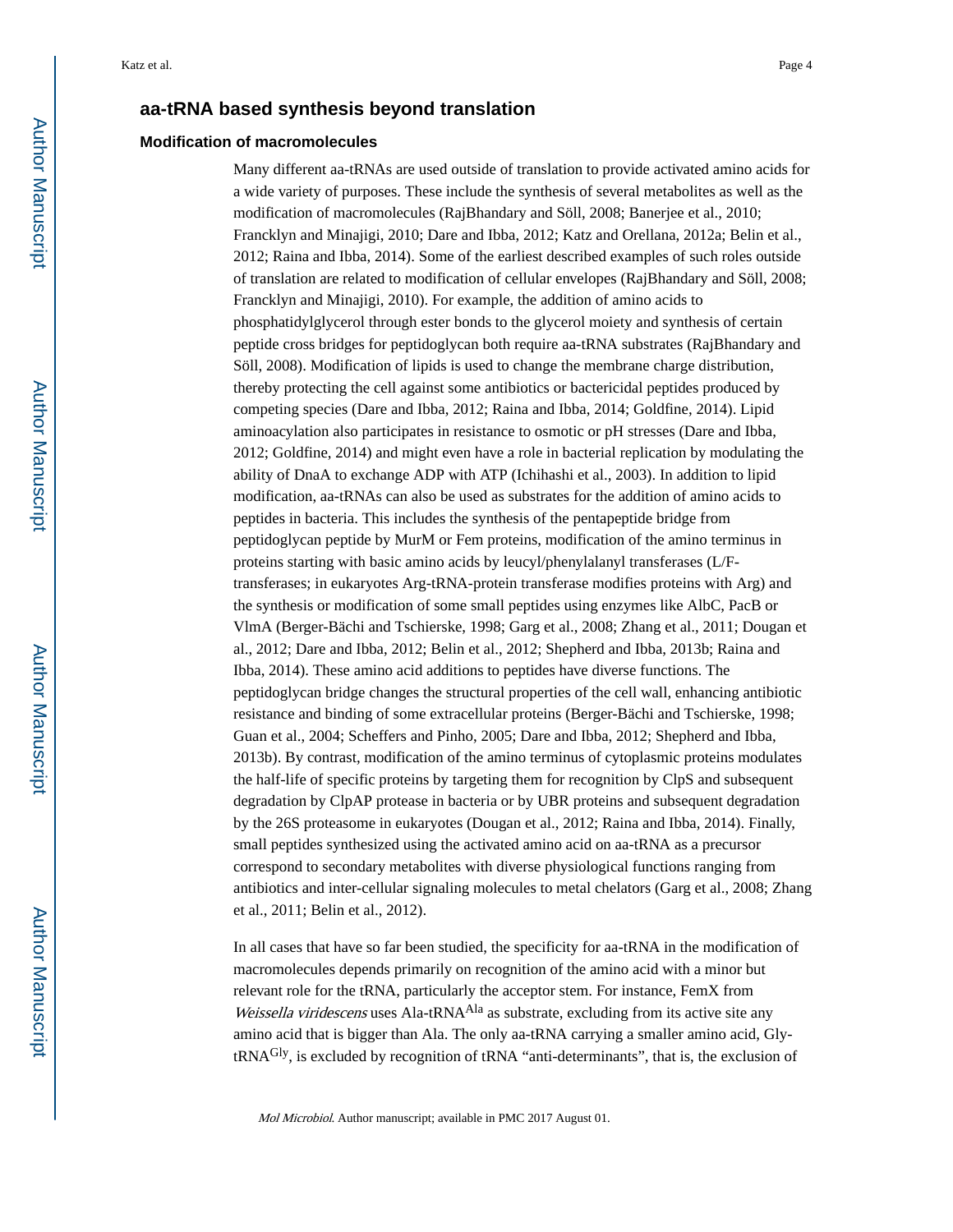any tRNA that presents a specific sequence (in this case base pair C2-G71) that is absent from the natural substrate of the enzyme (Fonvielle et al., 2009). Base pairs that are outside of the acceptor stem of tRNA, or even 3 to 4 base pairs away from the amino acid, have a negligible effect on the aa-tRNA specificity of FemX (Villet et al., 2007; Fonvielle et al., 2009; Fonvielle et al., 2013). Studies on aminoacyl-phosphatidylglycerol synthases (MprF or aa-PGS) that catalyze lipid modification (Gould et al., 1968; Roy and Ibba, 2008; Hebecker et al., 2011; Dare and Ibba, 2012), L/F-transferases that modify the amino terminus of proteins tagging them for degradation (Suto et al., 2006; Watanabe et al., 2007; Wagner et al., 2011; Fung et al., 2014), and AlbC that catalyzes the synthesis of a cyclic dipeptide (Bonnefond et al., 2011; Sauguet et al., 2011; Moutiez et al., 2014) all showed similar dependence on acceptor stem sequences. From this perspective, AlbC is particularly interesting as the enzyme uses two aa-tRNAs that bind sequentially to different regions of the enzyme. The enzyme is more specific for the recognition of the first aa-tRNA (where it uses only one amino acid) than for the second aa-tRNA (where it uses one amino acid preferentially, but accepts others). In the case of AlbC, recognition of the second aa-tRNA depends strongly on the identity of the first base pair of the tRNA acceptor stem (G1-C72 in AlbC substrates), while the identity of these nucleotides is not relevant for the recognition of the first aa-tRNA substrate (Moutiez et al., 2014).

#### **Synthesis of small metabolites**

In addition to their roles in the synthesis or modification of macromolecules, tRNAs participate in the production of several much smaller metabolites. Beside the synthesis of dipeptides mentioned above, tRNAs have central roles in the synthesis of tetrapyrroles (such as heme or chlorophyll) and several amino acids. Many organisms lack the complete set of aaRSs required to aminoacylate every tRNA isoacceptor with the corresponding amino acid. In these organisms some tRNAs are aminoacylated in an indirect pathway where the cognate tRNA is first "mis-acylated" with a precursor of the correct amino acid that is subsequently modified while on the tRNA. These indirect pathways have been observed for the synthesis of glutamine on tRNA<sup>Gln</sup> (in all known archaea, as well as in most bacteria and eukaryal organelles), asparagine on tRNA<sup>Asn</sup> (in several bacteria and archaea), formylmethionine on  $tRNA<sup>fMet</sup>$  (in bacteria and eukaryotic organelles), cysteine on  $tRNA<sup>Cys</sup>$  (in some archaea) and selenocysteine on tRNASec (in some bacteria, archaea and eukarya) (Ibba et al., 2000; O'Donoghue et al., 2005; Sheppard et al., 2008; Yuan et al., 2008; Katz and Orellana, 2012a). In several organisms the main function of these pathways is to provide aa-tRNA for the synthesis of proteins. Furthermore, some organisms lack alternative pathways to synthesize these amino acids and for them, tRNA dependent synthesis is the sole means to produce these metabolites (Sauerwald et al., 2005; O'Donoghue et al., 2005; Katz and Orellana, 2012a; Mladenova et al., 2014). The indirect aminoacylations of "amide" (Gln and Asn) tRNAs were among the first of these pathways to be described. In these examples, tRNA<sup>Gln</sup> or tRNA<sup>Asn</sup> are first aminoacylated with the "acid" amino acid (Glu or Asp) by a non-discriminating aaRS (ND-GluRS or ND-AspRS). In some organisms, these nondiscriminating enzymes aminoacylate the tRNAs for both acid (tRNA<sup>Glu</sup> or tRNA<sup>Asp</sup>) and amide (tRNA<sup>Gln</sup> or tRNA<sup>Asn</sup>) amino acids, but in other organisms there are specialized enzymes for each kind of tRNA. In a second step, a tRNA dependent amidotransferase (AdT) catalyzes the formation of the amide (Gln or Asn) on the tRNA (Katz and Orellana,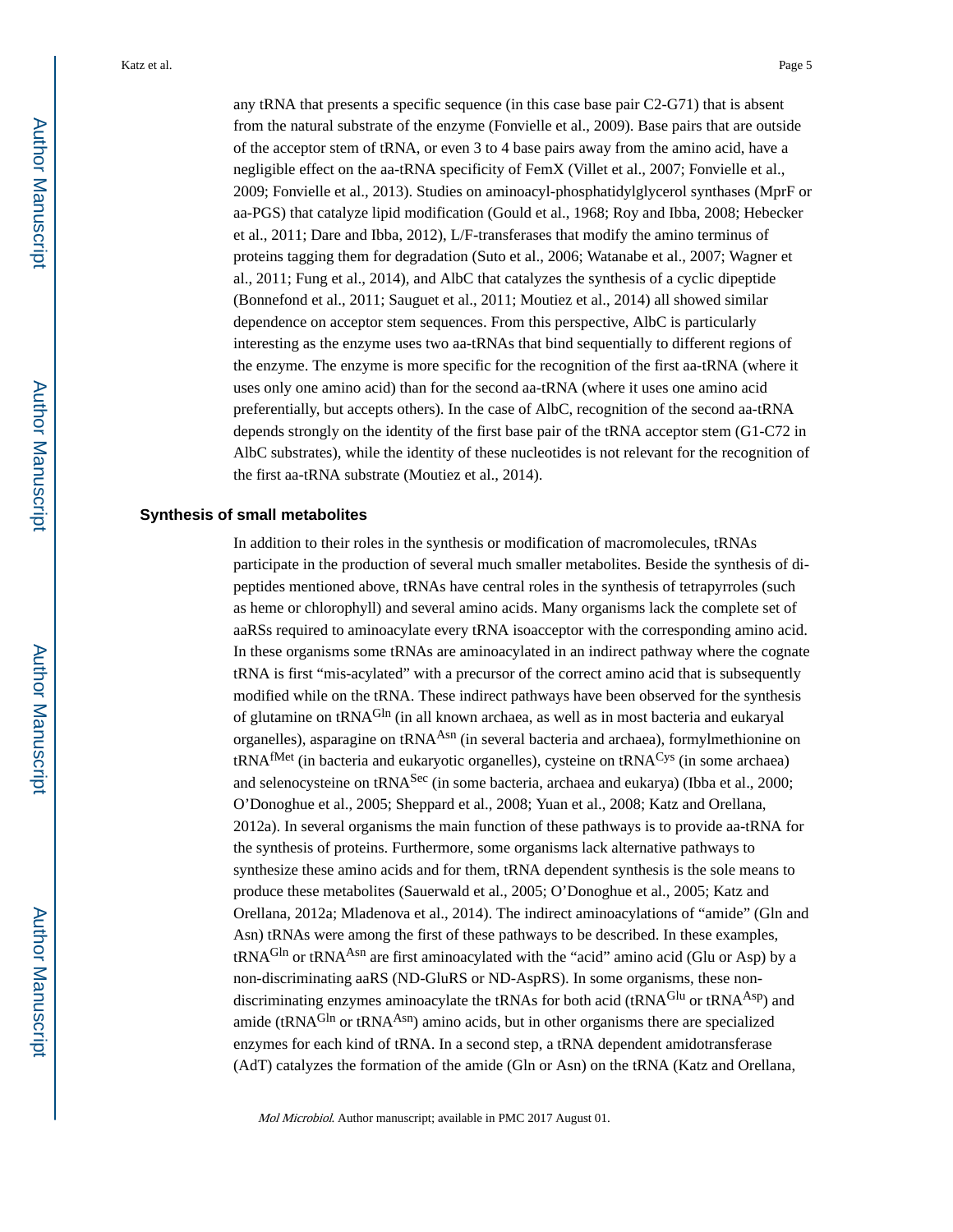2012a). The other indirect pathways follow similar steps, first adding a precursor (phosphoserine (Sep) on tRNA<sup>Cys</sup>, Met on tRNA<sup>fMet</sup> or Ser on tRNA<sup>Sec</sup>) that is converted into the final product in one or two additional reactions (catalyzed by Sep-tRNA:Cys-tRNA synthase (SepCysS) for Cys-tRNA<sup>Cys</sup>, methionyl-tRNA formyltransferase (FMT) for fMettRNAfMet and selenocysteine synthase (SelA) in bacteria or phosphoseryl-tRNA kinase (PSTK) plus Sep-tRNA:Sec-tRNA synthase (SepSecS) in archaea and eukarya for Sec $tRNA<sup>Sec</sup>$ ). In all these pathways, the production of a "mis-acylated" tRNA as an intermediary could potentially allow the mis-incorporation of amino acids during translation. This is prevented mainly by two processes: 1) the ability of translation elongation factors and, possibly the ribosomal A site, to partially discriminate tRNAs, binding preferentially the correctly acylated ones (LaRiviere et al., 2001; Dale and Uhlenbeck, 2005; Yuan et al., 2008; Katz and Orellana, 2012a) and 2) the formation of complexes between the nondiscriminatory aaRS and the modifying enzyme from the second step of the pathway that sequester the mis-acylated tRNAs (Bailly et al., 2007; Zhang et al., 2008; Rampias et al., 2010; Katz and Orellana, 2012a). Additionally, in some cases channeling is not required as kinetic competition between the amino acid modifying enzyme and elongation factor prevents accumulation of mis-acylated intermediates (Bhaskaran and Perona, 2011).

While the enzymes used for aa-tRNA-dependent modification of macromolecules recognize their substrates mainly through direct recognition of the amino acid and the nearby nucleotides of the acceptor stem on the tRNA, enzymes involved in the modification of amino acids on tRNAs may recognize a bigger surface of the tRNA including the D and/or T arms. For example, bacterial AdT (GatCAB) (Katz and Orellana, 2012a), eukaryotic and archaeal PSTK (Sherrer et al., 2008; Yuan et al., 2008) and FMT from bacteria and mitochondria of mammals (Lee et al., 1991; Varshney et al., 1991; Guillon et al., 1992; Li et al., 1996; Newton et al., 1999; Takeuchi et al., 2001) have all been shown to recognize their substrates through interactions with the acceptor and D arms. In contrast, FMT from yeast mitochondria (Vial et al., 2003) and SepCys (Fukunaga and Yokoyama, 2007; Helgadóttir et al., 2012) have been suggested to recognize tRNA through its acceptor stem and SepSecS through its acceptor and T stems (Palioura et al., 2009).

Unlike the amino acid synthesis reactions described above, the first step of tRNA-dependent tetrapyrrole synthesis in archaea, chloroplast and most bacteria involves removal of the amino acid attached to Glu-tRNA<sup>Glu</sup>. In this reaction Glu is detached from tRNA<sup>Glu</sup> and transferred to the enzyme glutamyl-tRNA reductase (GluTR) where it is reduced to form glutamate 1-semialdehyde (GSA). Subsequently, GSA is channeled to the second enzyme of the pathway GSA aminotransferase where it is isomerized to δ-aminolevulinic acid, which is the universal precursor for tetrapyrrole synthesis. GluTR can use Gln-tRNA<sup>Glu</sup> as a substrate indicating that the enzyme is not very stringent in amino acid recognition. Additionally, experiments performed with several mutants indicated that GluTR accepts several variations in the tRNA sequence. In contrast to all the other enzymes discussed previously, GluTR does not tightly recognize the amino acid or any specific sequence features. Instead, the enzyme seems to recognize the global folding of tRNA<sup>Glu</sup> mainly due to the nucleotide in position 47, which is absent in tRNA<sup>Gln</sup> (O'Brian and Thöny-Meyer, 2002; Randau et al., 2004; Heinemann et al., 2008; Katz and Orellana, 2012a).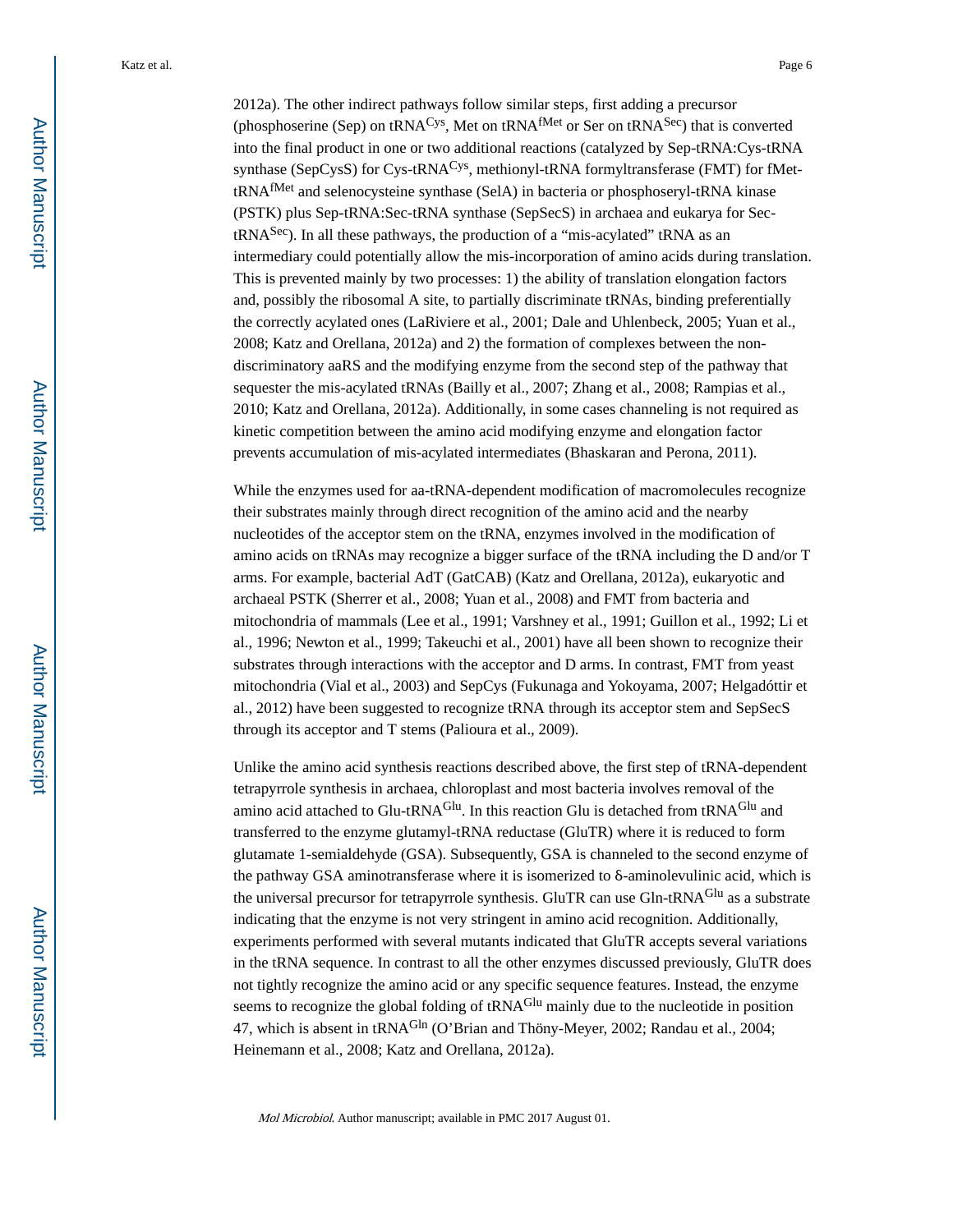In some organisms that use these alternative pathways, specialized tRNAs have been found. For instance, in Staphylococcus epidermidis and apparently Staphylococcus aureus there are specialized tRNAGly isoacceptors that are used for peptidoglycan synthesis, but not for mRNA translation (Bumsted et al., 1968; Giannouli et al., 2009). Conversely, in some strains of Acidithiobacillus ferrooxidans a specialized tRNA<sup>Glu</sup> used in translation, but unable to participate in tetrapyrrole synthesis, has been found (Levicán et al., 2005). In both cases such specialized tRNAs might ensure aa-tRNA availability for both pathways or alternatively prevent sudden changes in tRNA aminoacylation levels when usage by one of the alternative pathways changes. Nevertheless, neither of these hypotheses has been tested. When a tRNA is released from the constraints imposed by its participation in translation, its sequence can deviate from the canonical. As an example, all  $tRNA<sup>Gly</sup>$  from S. aureus that apparently are specialized in peptidoglycan synthesis have an altered sequence that prevents binding to EF-Tu, including one that has deviated in structure (mainly at its D and T arms) to the degree that tRNA prediction software categorizes the sequence as belonging to a pseudogene (Giannouli et al., 2009). Another potential example of this is tRNAOther in Bacillus cereus, which presents several deviations from canonical tRNA structure including a G2:A71 bulge and the fact that it presents a Trp anticodon whereas it is aminoacylated with Lys (Ataide et al., 2005). Although originally shown to be a substrate for aminoacylation in vitro (Ataide et al., 2005), this tRNA was later shown to be absent from ribosome fractions in vivo. Instead of participating in translation, it was shown to be part of a larger regulatory RNA, where it was proposed to represent an important structural element (Rogers et al., 2012). The role of the smaller tRNA like fragment has yet to be determined.

#### **Hijacking of tRNA for non-synthetic processes**

The information in tRNAs can be used for several "non-synthetic" roles which do not require donating an activated amino acid. Some of these roles, such as the usage of tRNAs as primers for viral genome replication (Mak and Kleiman, 1997) or the use of their genes as insertion sites in the genome for invading viruses (Hacker and Kaper, 2000; Williams, 2002) depend on the mere existence of these molecules, while others such as the use for regulatory functions take advantage of tRNA's ability to act as a messenger for the metabolic status of the cell.

#### **tRNA in regulatory processes**

The ratio of aa-tRNA to deacylated tRNA depends on the availability of amino acids for aminoacylation and the speed of translation. Thus, the aminoacylation status of tRNA is a good indicator of the balance between the pathways that use amino acids (including translation and central metabolism) and amino acid synthesis or acquisition from the environment (Henkin and Yanofsky, 2002; Elf and Ehrenberg, 2005). In this context, it is not surprising that tRNAs have been hijacked out of their biosynthetic roles for use in regulatory processes. These regulatory systems usually require very small amounts of molecules and sometimes use only RNA. Thus, it has been proposed that such tRNA-based regulatory systems are cheap to produce and easy to evolve, and that for these reasons they might have already been in use in a probable ancestral RNA world (Henkin and Yanofsky, 2002). Furthermore, it has recently been proposed that the high specificity of aaRSs additionally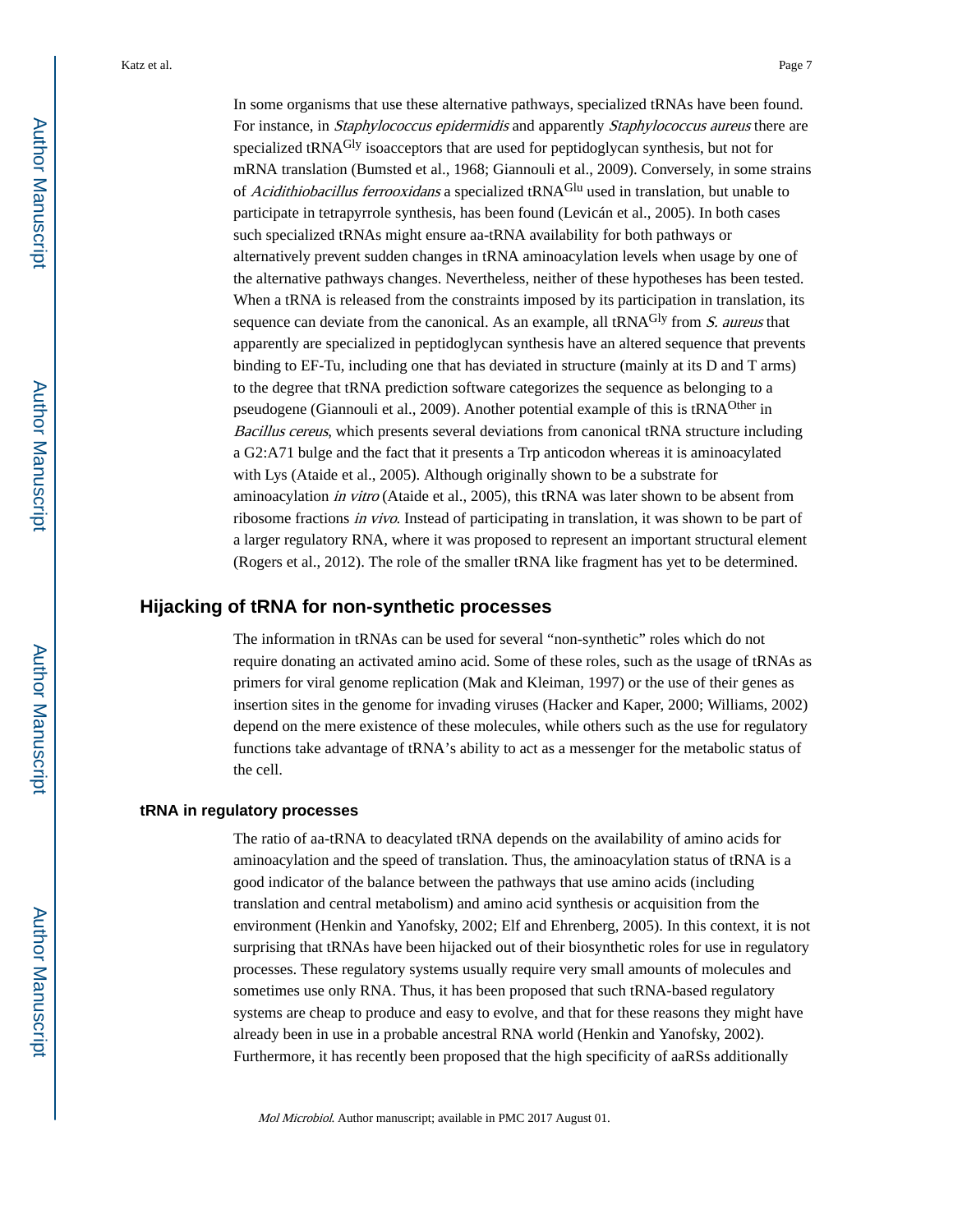allows tRNA-based regulatory systems to be highly sensitive and substrate-specific (Bullwinkle and Ibba, 2016).

Some of the best-described regulatory mechanisms involving tRNA are the stringent response and transcription attenuation. Both take advantage of different "side effects" of changing the aa-tRNA/tRNA ratio. In the stringent response, a sudden decrease in amino acid availability allows accumulation of deacylated tRNAs that bind the ribosome where they stimulate the transfer of PPi from ATP to either GDP or GTP by RelA/SpoT enzymes. These reactions form ppGpp and pppGpp, alarmones with pleiotropic effects on bacterial physiology including changes in metabolism of amino acids and nucleotides and regulation of synthesis of stable RNAs (rRNAs and tRNAs) (Liu et al., 2015). Under transcription attenuation, instead the state of tRNA aminoacylation can be directly sensed by riboswitches that control the formation of Rho independent transcription terminators and thus, modulate expression of genes coded by the transcript downstream of the terminator site. The riboswitch may sense tRNA aminoacylation levels by two different strategies. In one strategy, represented by the classic example of the *trp* operon in  $E$ . *coli*, a small open reading frame at the 5' leader region of the operon contains several Trp codons. Changes in the abundance of the specific aa-tRNA<sup>Trp</sup> will change the speed of translation of this leader peptide modulating the time of residence of ribosomes in this area of the mRNA and controlling the formation of the terminator structure. In a second strategy, most frequently found in Gram-positive bacteria, the mRNA may present a riboswitch structure termed the T-box. Binding of the non-aminoacylated tRNA to the T-box prevents the formation of the transcription terminator, allowing transcription of the genes located downstream (Henkin and Yanofsky, 2002).

Similar to the effect of aa-tRNA abundance on the speed of translation of the leader peptide for transcription attenuation, changes in the availability of a specific aa-tRNA can also modify the speed of translation of genes that are rich in codons translated by this aa-tRNA. These genes are usually less sensitive than leader peptides and require large changes in amino acid availability that can potentially have strong effects on the abundance of aa-tRNA. Additionally, genes involved in signal transduction pathways can be extremely sensitive to small changes in protein levels (Elf and Ehrenberg, 2005; Sørensen et al., 2005; Subramaniam, Pan, et al., 2013; Subramaniam et al., 2014). As an example of this extreme sensitivity, Bacillus subtilis can sense decreases in environmental serine abundance through changes in the speed of translation of the *sinR* biofilm repressor and use this signal to trigger the formation of biofilms. Changes in codon usage of  $sinR$  produce only minor changes in the protein's cellular concentration. Nevertheless, as SinR has a cooperative behavior and is part of a negative feedback mechanism, this small change in protein concentration induces a strong change in colony morphology (Subramaniam, Deloughery, et al., 2013).

The modification of several tRNA nucleotides is also known to be involved in regulatory pathways. Usually these modified nucleotides are located in the anticodon loop, although there are some exceptions. One of the first to be identified is located at position 37 (next to the 3' end of the anticodon) of tRNAs reading codons with a 5' U (tRNA<sup>Tyr</sup>, tRNA<sup>Trp</sup>, tRNA<sup>Phe</sup>, tRNA<sup>Leu</sup>, tRNA<sup>Ser</sup>, tRNA<sup>Cys</sup>) from *E. coli*. Cells cultured in a medium lacking iron were found to have lost a methylthio modification (presenting an i6A nucleotide instead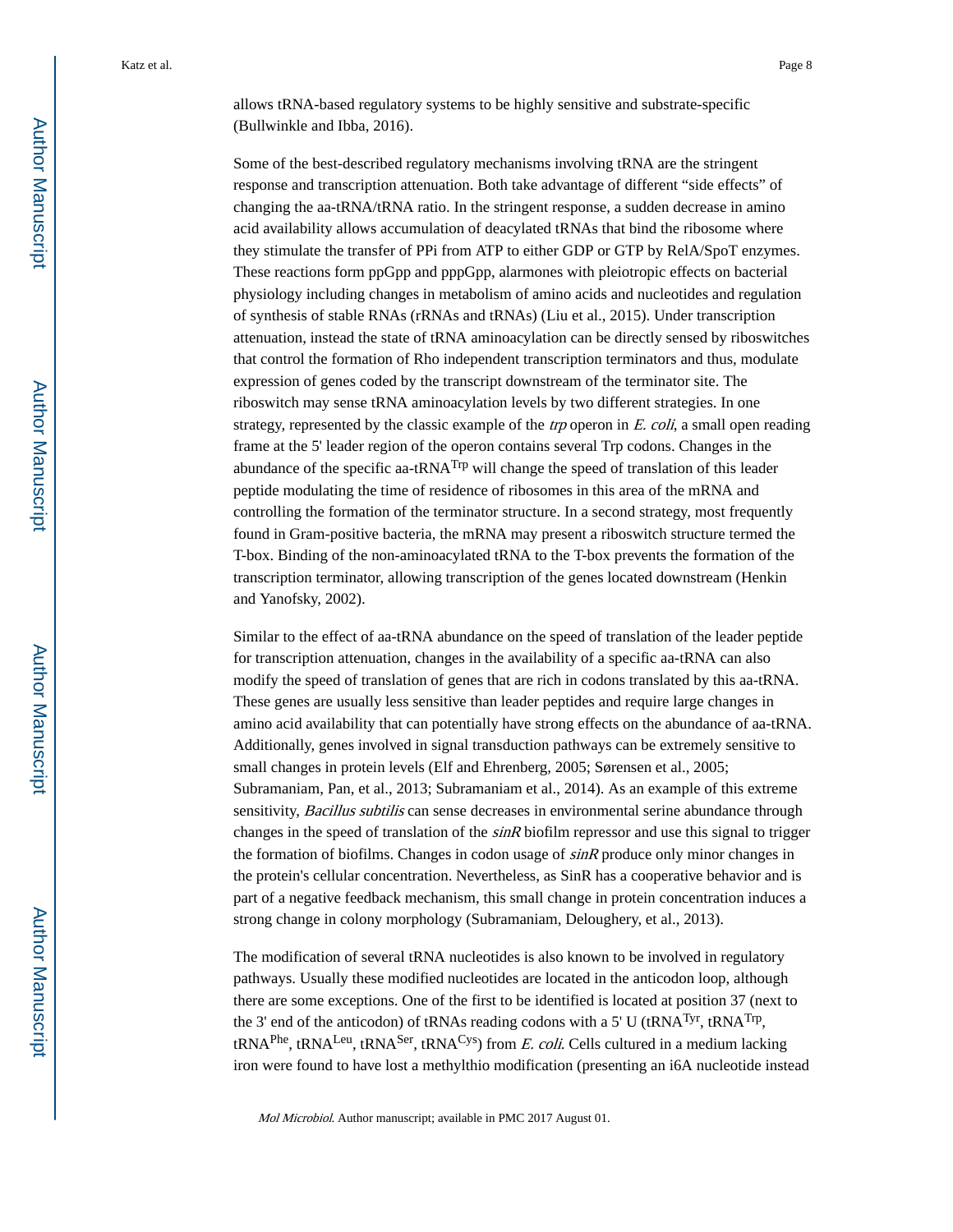of the normal hypermodified  $ms^2i^6A$  nucleotide), an alteration that induced the synthesis of enterobactin (a high affinity siderophore) and its aromatic amino acid precursors (Wettstein and Stent, 1968; Rosenberg and Gefter, 1969; Buck and Ames, 1984). Since then, several other modifications have been found to be involved in modulation of aerobic/respiratory metabolism (Buck and Ames, 1984; Persson et al., 1998; Björk et al., 1999; Nakayashiki et al., 2013), expression of virulence factors (Björk et al., 1999; Durand et al., 2000; Shippy and Fadl, 2014), the response to changes in amino acid availability (Laxman et al., 2013) or other stressful conditions (Golovina et al., 2009; Murata et al., 2011; Chan et al., 2012; Caballero et al., 2012; Dedon and Begley, 2014; Gu et al., 2014) in both bacteria and eukaryotes including mammals (Wei and Tomizawa, 2011; Gu et al., 2014; Endres et al., 2015). Additionally, high-throughput experiments have found changes of tRNA nucleotide modifications or the enzymes involved in the modification pathways related to stress conditions or diseases (Wang and He, 2014) suggesting that modification of tRNA might play a central role in regulation of gene expression.

In addition to nucleotide modifications, a series of bacterial toxins can cleave initiator or elongation tRNAs, thus inhibiting translation (Ogawa et al., 1999; Kaufmann, 2000; Winther and Gerdes, 2011; Ruhe et al., 2013; Cruz et al., 2015). This usually forms part of stress defense mechanisms, as in the case of PrrC, that inhibit protein synthesis under phage infection (Kaufmann, 2000) or some toxins from the VapC family that induce a dormancy state under other stressful conditions (Winther and Gerdes, 2011; Cruz et al., 2015). Nevertheless, other toxins have a very different ecological role and are used to attack nearby bacteria. This is the case of colicins D and E5 (Ogawa et al., 1999; Tomita et al., 2000) as well as some toxins from contact dependent growth inhibition systems such as WapA in Bacillus subtilis or some CDI toxins from Burkholderia pseudomallei (Koskiniemi et al., 2013; Ruhe et al., 2013). The reduction of functional tRNAs could have other consequences, as it has been shown that it can trigger the formation of dinucleotide second messengers (Kramer et al., 1988; Katz and Orellana, 2012b) or an increased usage of elongator tRNAs at initiation (Winther and Gerdes, 2011; Samhita et al., 2013; Shetty et al., 2015). Nevertheless, a physiological role for these phenomena in the context of tRNA fragmentation has not been studied yet. In eukaryotes, tRNA fragments are also produced. In addition to the effects derived from a decrease in tRNA concentration, in these organisms the fragments *per se* have a physiological role, binding polysomes or proteins involved in the siRNA and miRNA pathways and consequently affecting gene expression by mechanisms that are still not well understood (Raina and Ibba, 2014; Keam and Hutvagner, 2015).

#### **tRNA mimics**

The structural and functional adaptability of tRNA have allowed not only their use for alternative roles beyond protein synthesis, but also the appearance of processes that take advantage of their existence albeit not using them directly. For instance, several virus and mobile genetic elements use genes coding for tRNAs as an insertion site in genomes. These mobile elements have to include segments that mimic part of the tRNA gene sequence in order to enable recombination and to allow for reconstitution of the tRNA gene in cases where it is essential (Hacker and Kaper, 2000; Williams, 2002). Along the same lines, several molecules mimic the structure of tRNAs in order to control translation or use its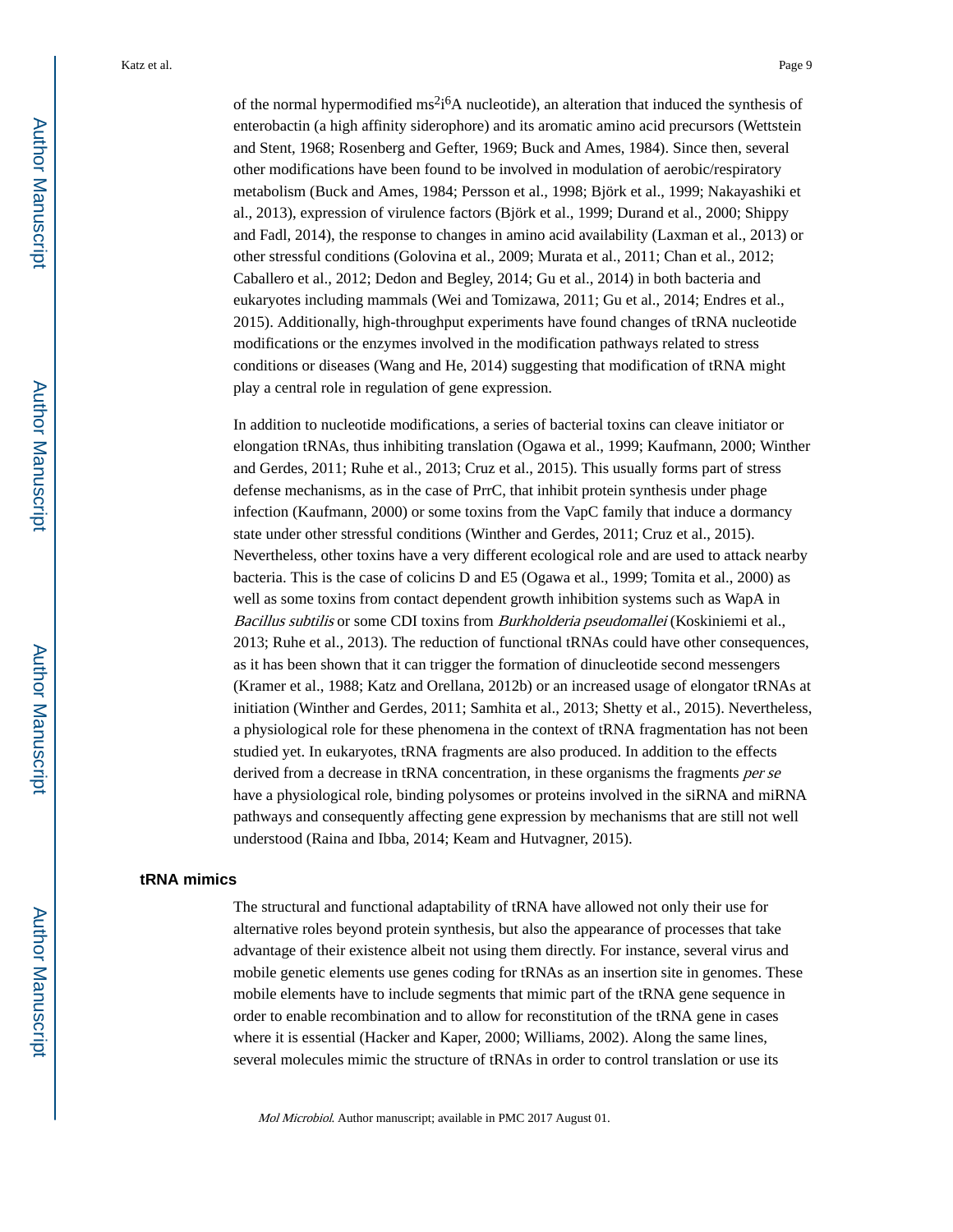machinery for other purposes. An impressive example of this are the tRNA-like structures (TLS) in the RNA genomes of several viruses (Dreher, 2009). A prototype of these mimics is the TLS located at the 3`end of the turnip yellow mosaic virus (TYMV) (Dreher, 2009; Colussi et al., 2014). When folded, the TLS adopts the classic L-shaped tRNA structure, although with a different topology based on idiosyncratic intramolecular interactions. Although the elements analogous to the D loop, T loop and V loop are positioned similar to tRNA, they interact in a different manner. This configuration allows the TLS to present two faces. One face of the TLS is the 'tRNA-like face', which closely mimics tRNA and achieves tRNA-like valylation efficiencies and eIF1A binding. The opposing side presents tRNA-deviating features, an upstream pseudoknot domain and the genomic RNA interacting to enable additional functionality (Dreher and Goodwin, 1998; Colussi et al., 2014). In contrast to tRNA, the unique topology and intramolecular interactions of the viral RNA also allows the TLS to unfold, possibly to allow the replication of the RNA genome (Colussi et al., 2014).

Beside mimicry of foreign molecules (mobile elements and viruses) there are also several molecules within a cell that mimic its own tRNAs. One remarkable example is established by the participation of 2 molecules: tmRNA (small transfer-messenger RNA also known as SsrA and 10Sa RNA) and a tmRNA-specific binding protein called SmpB (small protein B). Together they mimic the upper (tmRNA) and lower (SmpB) halves of a tRNA, respectively. tmRNA owes its name to its action as both a transfer and a messenger RNA. The tmRNA-SmpB complex targets and rescues stalled ribosomes in a process known as trans-translation (Himeno et al., 2014; Keiler, 2015). This conserved translation surveillance pathway prevents accumulation of non-functional proteins from truncated mRNA (Karzai et al., 1999; Chadani et al., 2010). The tmRNA-SmpB complex mimics tRNA throughout the process. First, it is aminoacylated with alanine by alanyl-tRNA synthetase. Ala-tmRNA then enters the A-site of the stalled ribosome on a truncated mRNA to receive the nascent polypeptide from peptidyl-tRNA in the P-site. Then peptidyl-Ala-tmRNA translocates to the P-site, which exchanges the template switching the stalled ribosome from the translation of the defective mRNA to the translation of the mRNA domain of tmRNA. Translation of the tmRNA reading frame tags the defective protein to be degraded by cellular proteases (Richards et al., 2008; Giudice et al., 2014).

In principle, any macromolecule could mimic tRNAs and in fact, even a tRNA has been found to mimic another tRNA. In this interesting case of structural mimicry between the anticodon arm of tRNA<sup>Asp</sup> and the acceptor stem of tRNA<sup>Glu</sup>, a paralog of glutamyl-tRNA synthetases, glutamyl-Q-tRNA<sup>Asp</sup> synthetase (Glu-Q-RS, previously YadB), activates glutamate and transfers it to the queuosine at the wobble position of tRNA<sup>Asp</sup> (Blaise et al., 2004; Campanacci et al., 2004; Dubois et al., 2004; Salazar et al., 2004). This is considered an hypermodification as queuosine corresponds already to a modified guanine and Glu-Q-RS was the first aaRS paralog known to catalyze this kind of reaction. Several aspects of Glu-Q-RS are unusual. Firstly, in contrast to GluRS the enzyme can activate glutamate in the absence of tRNA (Campanacci et al., 2004; Salazar et al., 2004) and transfer it to tRNA<sup>Asp</sup> instead of tRNAGlu (Dubois et al., 2004; Salazar et al., 2004). Secondly, it does not glutamylate tRNA<sup>Asp</sup> at its 3' terminal adenosine, but instead it transfers the amino acid to a modified queuosine nucleoside, which is the first anticodon nucleoside in tRNA<sup>Asp</sup> (Blaise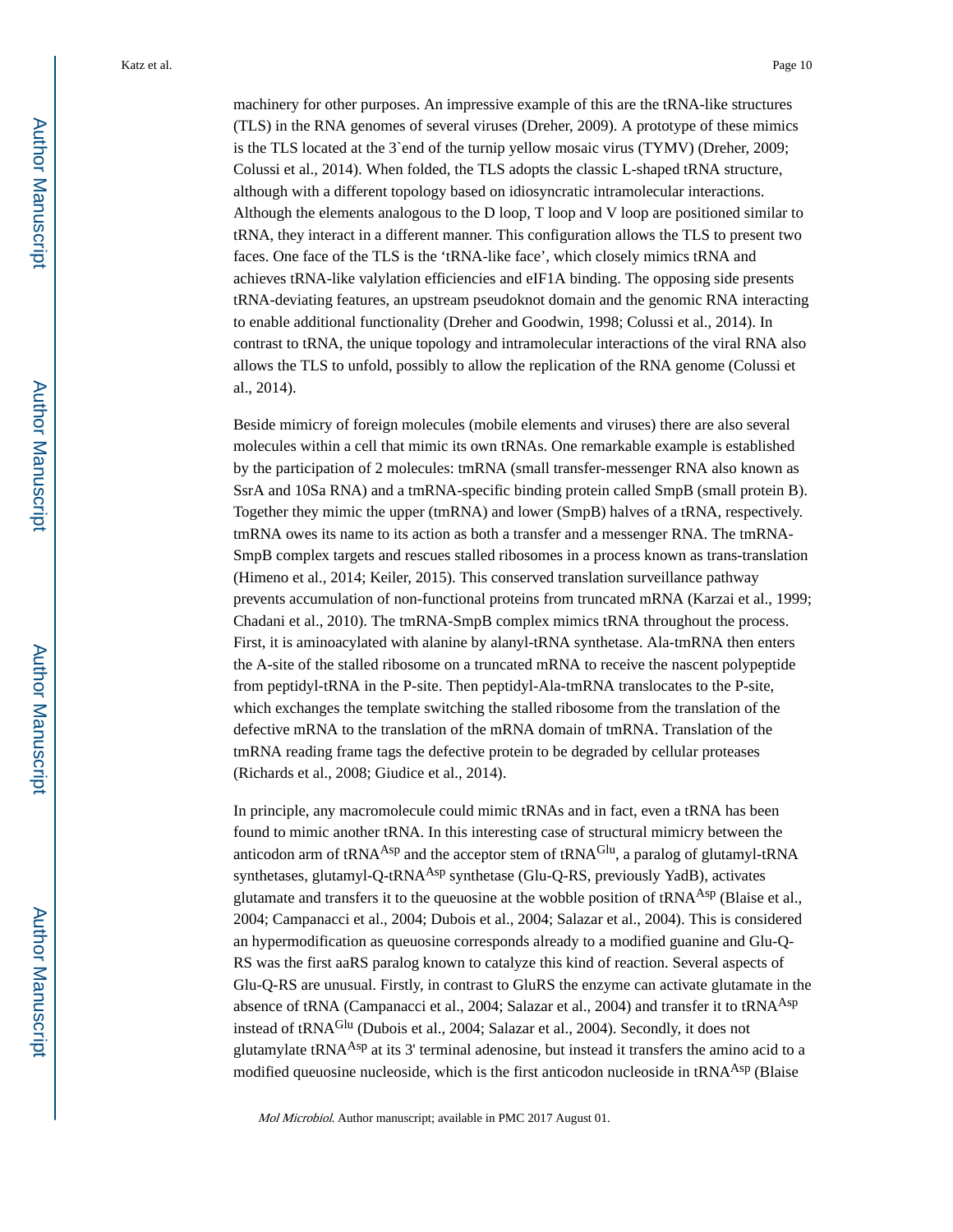et al., 2004; Salazar et al., 2004). Finally, the orientation in which a tRNA interacts with Glu-Q-RS is different from that with GluRS since the tRNA needs to come close to Glu-Q-RS's active site with its anticodon loop instead of its acceptor helix (Blaise et al., 2004). The role of this hypermodification is poorly understood. It is speculated that it might reverse the effect of a single queuosine on GAU codon binding by  $tRNA<sup>ASP</sup> Q<sup>34</sup>$  during translation (Blaise et al., 2005). The high  $K_M$  for glutamate of Glu-Q-RS suggests that this glutamylation might only occur when the glutamate concentration rises in the cell (Salazar et al., 2004). If this is true, the hypermodification may be a sensor, allowing Glu to affect the speed of GAU decoding during translation (Blaise et al., 2005) and, consistent with this, Glu-Q-RS seems to have a role in regulating the response to osmotic stress in Shigella flexneri (Caballero et al., 2012).

Similar to the example of SmpB in the mimicry of tRNA, there are several other proteins that mimic tRNA. Also similar to SmpB, all these proteins bind to the ribosome and have a function in translation. Presumably, primordial ribosomes prior to the last common ancestor catalyzed peptide-bond formation without the addition of translation factors, however these specialized factors greatly enhance the rate of translation. For instance, elongation factor G (EF-G) is a GTPase that binds the ribosome and upon GTP hydrolysis, accelerates translocation 4–5 fold (Shoji et al., 2009). EF-G is organized into 5 domains, of which domains I and II resemble in EF-Tu structure, while III-V resemble that of A-site tRNA. By virtue of structurally mimicking the tRNA-EF-Tu complex, domains III-V occupy the A-site tRNA to occlude tRNA from entering (Gao et al., 2009; Zhou et al., 2013). EF-G is not the only protein to have evolved A-site tRNA mimicry, in addition ribosome release (RRF) and recycling factors, (RF1/2, RF3) mimic tRNA and bind to similar regions. Despite these factors all binding at or near the A-site, each have functions that differ considerably. RF1/2 and RF3 bind ribosomes that have reached a stop codon to form an anticodon-codon interaction and hydrolyze the tRNA-peptidyl linkage with a conserved GQQ motif that mimics the CCA end of a tRNA (Zhou et al., 2012). RRF traverses between the A- and Psite to disassemble the ribosome into separate subunits, mediated by EF-G catalyzed translocation (Weixlbaumer et al., 2007). Therefore access to the A-site of the ribosome provides translation factors the opportunity to control each aspect of protein synthesis, however the cavity of the ribosome's entrance imposes a structural barrier that requires such proteins to mimic tRNA.

Protein-tRNA mimics are not all confined to interact with the entrance of the ribosome. Elongation factor P (EF-P) is an acidic protein comprised of three β-barrel domains, arranged in a format that notably resembles tRNA, though the domains corresponding to the anticodon arm are somewhat smaller (Hanawa-Suetsugu et al., 2004). According to biochemical studies and a co-crystal structure with the ribosome, EF-P is positioned between the P/E site, making various contacts with the peptidyl-tRNA to entropically provide the ribosome the necessary velocity when translating consecutive proline residues, as proline forms the slowest peptide bond (Blaha et al., 2009; Doerfel et al., 2013; Doerfel et al., 2015). The considerable structural similarity between EF-P and tRNA gives EF-P a distinct opportunity to interact with enzymes that tRNA may also interact with. In particular, EF-P is post-translationally modified in some organisms by a mechanism reminiscent of tRNAaminoacylation (Navarre et al., 2010; Roy et al., 2011). The addition of (R)-β-lysine onto the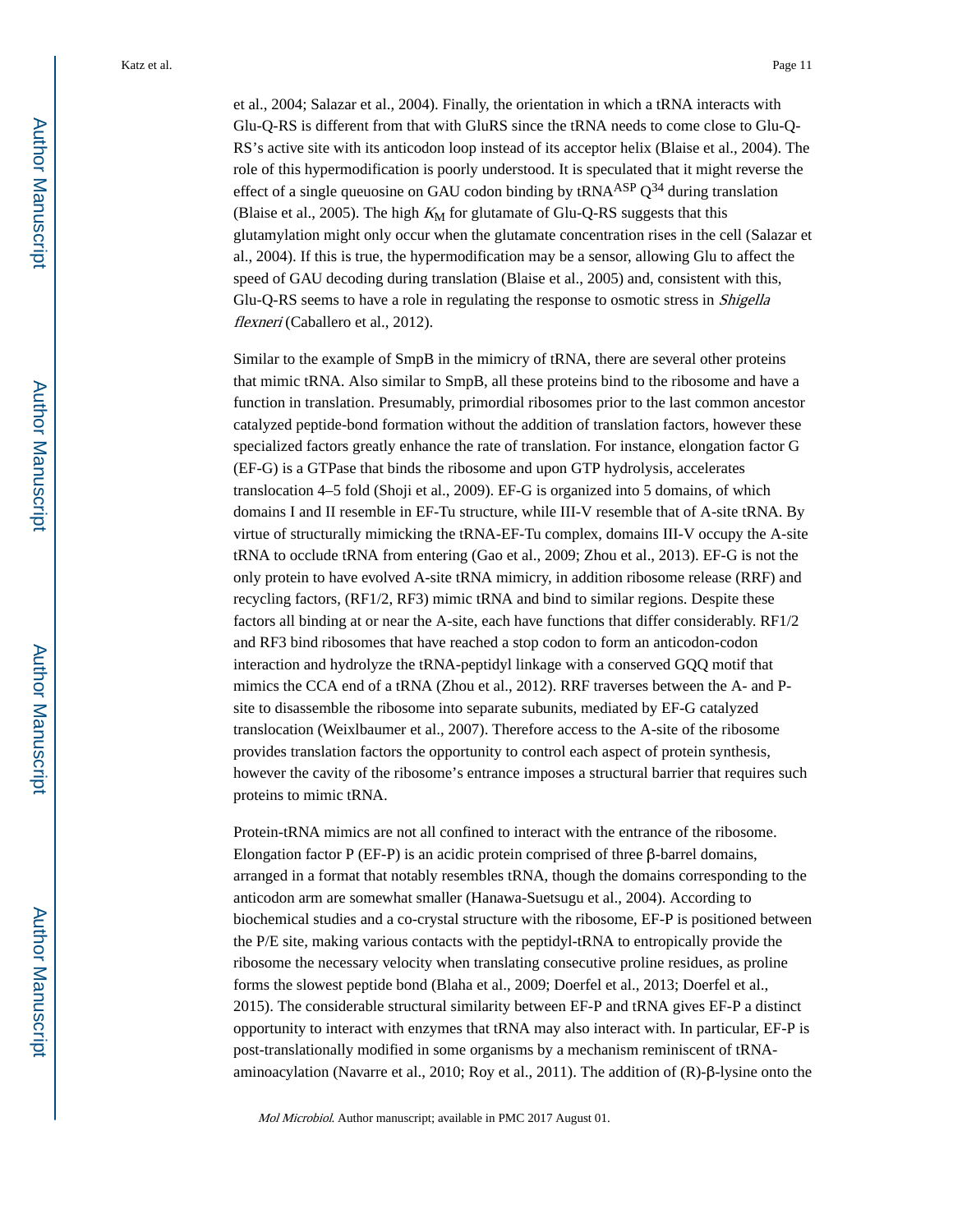conserved lysine residue at the acceptor stem tip of EF-P augments EF-P's function by increasing the observed  $K_M$  for paused ribosomes (Doerfel et al., 2013). Interestingly, EF-P is glycosylated in some beta- and gamma-proteobacteria with a rhamnose molecule at an analogous arginine residue, calling into question how this evolutionary partnership arose while still accommodating important contacts with the ribosome (Rajkovic et al., 2015; Lassak et al., 2015).

Recent crystal and cyroEM structures revealed the energy-dependent translational throttle A (Etta) protein enters the E-site of the ribosome to regulate translation elongation in a manner dependent on the ratio of ATP/ADP (Boël et al., 2014). EttA is composed of four domains that bind ADP or ATP and a long C-terminal α-helix that interacts with the E and P-site of the ribosome. The C-terminal extension mimics tRNA to control protein synthesis directly by interacting with the peptidyl-transfer center when initiator tRNA is bound. For example, when ADP levels are high, such as in stationary phase for bacteria, EttA-ADP restricts synthesis of the first peptide bond, while in the presence of ATP, EttA marginally enhances the synthesis of the first peptide bond. This provides the first example of a protein tRNA mimic as having a regulatory function within the context of translation. Furthermore, it will be interesting to see whether EttA and EF-P accelerate peptide bond formation in a similar way.

Mimics from pathogens and parasites (such as TLS) have a strong selective pressure to maintain similitude to their host models. The hosts instead, have a strong selective pressure to change the structure of the model (in this case tRNA) or of the molecules that interact with it (in this case the ribosome or an aaRS), such that they stop recognizing the mimic and become more resistant to the pathogen/parasite (Elde et al., 2009; Elde and Malik, 2009). Nevertheless, most tRNA mimics are from within the same organism. Thus, there is strong selective pressure over both the mimic and the model for maintenance of mimicry (Katz et al., 2014).

#### **Final remarks**

Aa-tRNAs are central in translation of the genetic information, connecting cellular memory stored in nucleic acids with structural and catalytic functions performed mainly by proteins. Thus, these molecules are believed to have performed a major role in the evolution from a probable "RNA world" where RNA had both memory and catalytic functions to a world where these functions are performed mainly by specialized molecules: catalysis by proteins and memory by DNA. In this scenario, it is probable that beside tRNA, there are only a few other information molecules in living organisms that are as old and as well conserved in the three domains of life plus viruses. Although there are some differences between organisms, the fact that bacterial and eukaryal tRNAs can easily be interchanged for both aminoacylation and mRNA translation (Shafritz and Anderson, 1970; Berthelot et al., 1973; Weisblum, 1999) is evidence for how well these molecules have retained their structure. Such a long period of time has created multiple chances for nature to evolve new functions for these old molecules that carry an activated amino acid with very high specificity. As discussed in this review, several of these newer functions correspond to pathways unrelated to translation *per se*. These functions include several synthetic and regulatory pathways,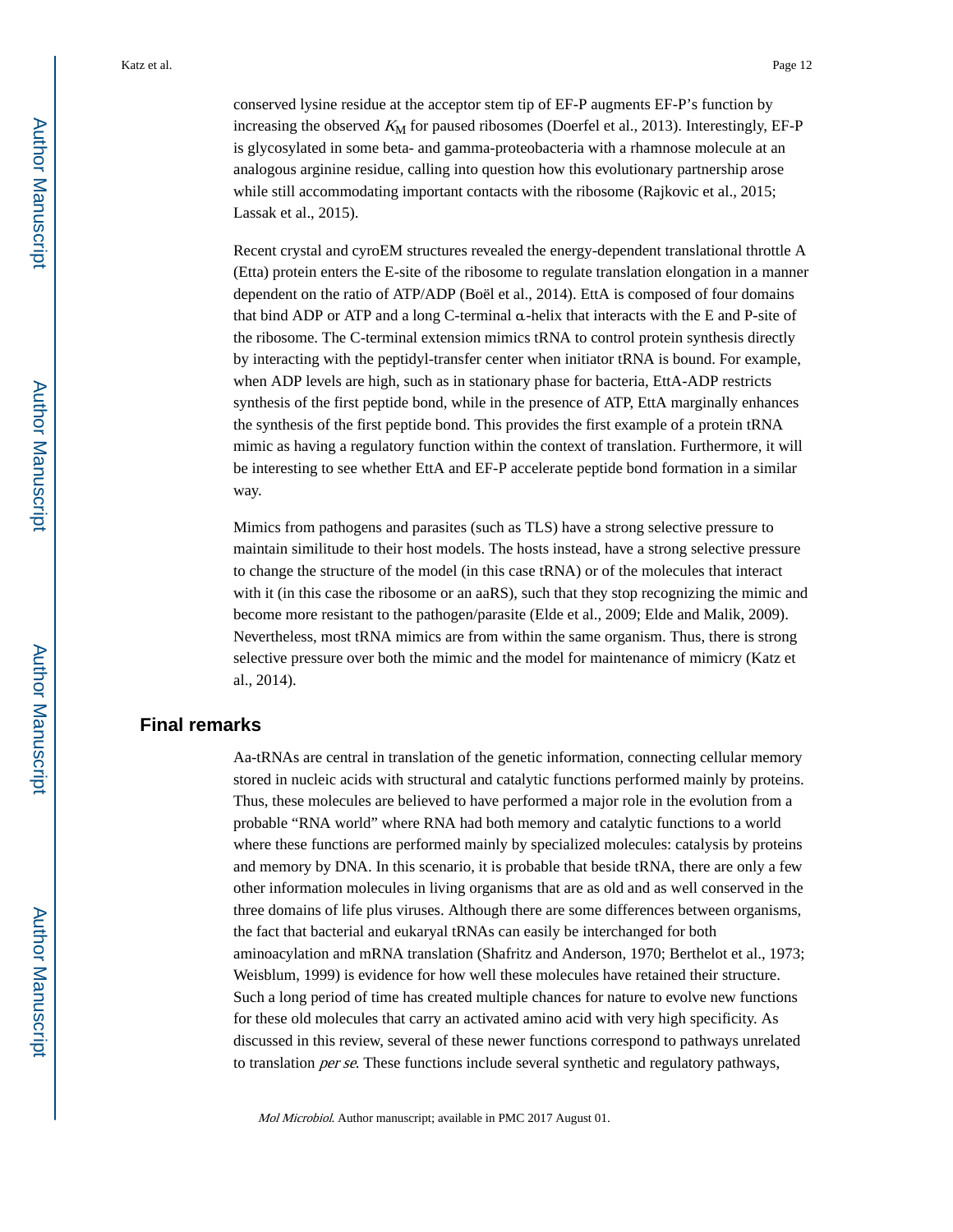some of which might be very ancient themselves. For instance, indirect pathways for synthesis of aminoacyl-tRNA are thought to be very old, preceding the corresponding direct pathways (Woese et al., 2000; Ibba et al., 2000; Sheppard et al., 2008). The tRNA dependent synthesis of tetrapyrroles has also been proposed to be significantly older than the corresponding tRNA independent pathway (Schulze et al., 2006) maybe even predating LUCA and having arisen in the RNA world (Benner et al., 1989). Surprisingly, although many of these alternative pathways are old and usually use the same tRNAs as in translation, there are very few cases where a "cross-talk" between translation, alternative synthetic pathways and regulatory processes has been proposed. Potential cross-talk has been suggested for pathways that use large amounts of aa-tRNA, such as synthesis of peptidoglycan in gram-positive bacteria (Shepherd and Ibba, 2013a; Shepherd and Ibba, 2013b) or tetrapyrroles in organisms with high demand of them for either photosynthesis (Jahn, 1992) or oxygen consumption (Levicán et al., 2005; Levicán et al., 2007; Katz and Orellana, 2012a; Farah et al., 2014). Nevertheless, for the most part we are unaware of the effect that changes in tRNA have on most of the pathways using tRNA outside of translation. For instance, the effects of tRNA fragmentation or modification on the regulation of protein stability or tRNA dependent synthesis of amino acids are completely unknown. We expect that the mass-spec and high-throughput sequencing tools that have been developed in the last years, as well as the vast amount of genomic sequences that have been made available, will enhance research about the roles of tRNAs in regulating translation and the alternative pathways where these molecules have a central role.

#### **Acknowledgments**

M.I. is supported by National Institutes of Health Grant GM65183. A.K. is supported by grant 11140222 from Fondo Nacional de Desarrollo Científico y Tecnológico and grant 79130044 from Comisión Nacional de Investigación Científica y Tecnológica.

#### **References**

- Ataide SF, Jester BC, Devine KM, Ibba M. Stationary-phase expression and aminoacylation of a transfer-RNA-like small RNA. EMBO Rep. 2005; 6:742–747. [PubMed: 16065067]
- Bailly M, Blaise M, Lorber B, Becker HD, Kern D. The transamidosome: a dynamic ribonucleoprotein particle dedicated to prokaryotic tRNA-dependent asparagine biosynthesis. Mol Cell. 2007; 28:228– 239. [PubMed: 17964262]
- Banerjee R, Chen S, Dare K, Gilreath M, Praetorius-Ibba M, Raina M, et al. tRNAs: cellular barcodes for amino acids. FEBS Lett. 2010; 584:387–395. [PubMed: 19903480]
- Belin P, Moutiez M, Lautru S, Seguin J, Pernodet J-L, Gondry M. The nonribosomal synthesis of diketopiperazines in tRNA-dependent cyclodipeptide synthase pathways. Nat Prod Rep. 2012; 29:961–979. [PubMed: 22751625]
- Benner SA, Ellington AD, Tauer A. Modern metabolism as a palimpsest of the RNA world. Proc Natl Acad Sci U S A. 1989; 86:7054–7058. [PubMed: 2476811]
- Berger-Bächi B, Tschierske M. Role of fem factors in methicillin resistance. Drug Resist Updat Rev Comment Antimicrob Anticancer Chemother. 1998; 1:325–335.
- Berthelot F, Bogdanovsky D, Schapira G, Gros F. Interchangeability of factors and tRNA's in bacterial and eukaryotic translation initiation systems. Mol Cell Biochem. 1973; 1:63–72. [PubMed: 4610351]
- Beuning PJ, Musier-Forsyth K. Transfer RNA recognition by aminoacyl-tRNA synthetases. Biopolymers. 1999; 52:1–28. [PubMed: 10737860]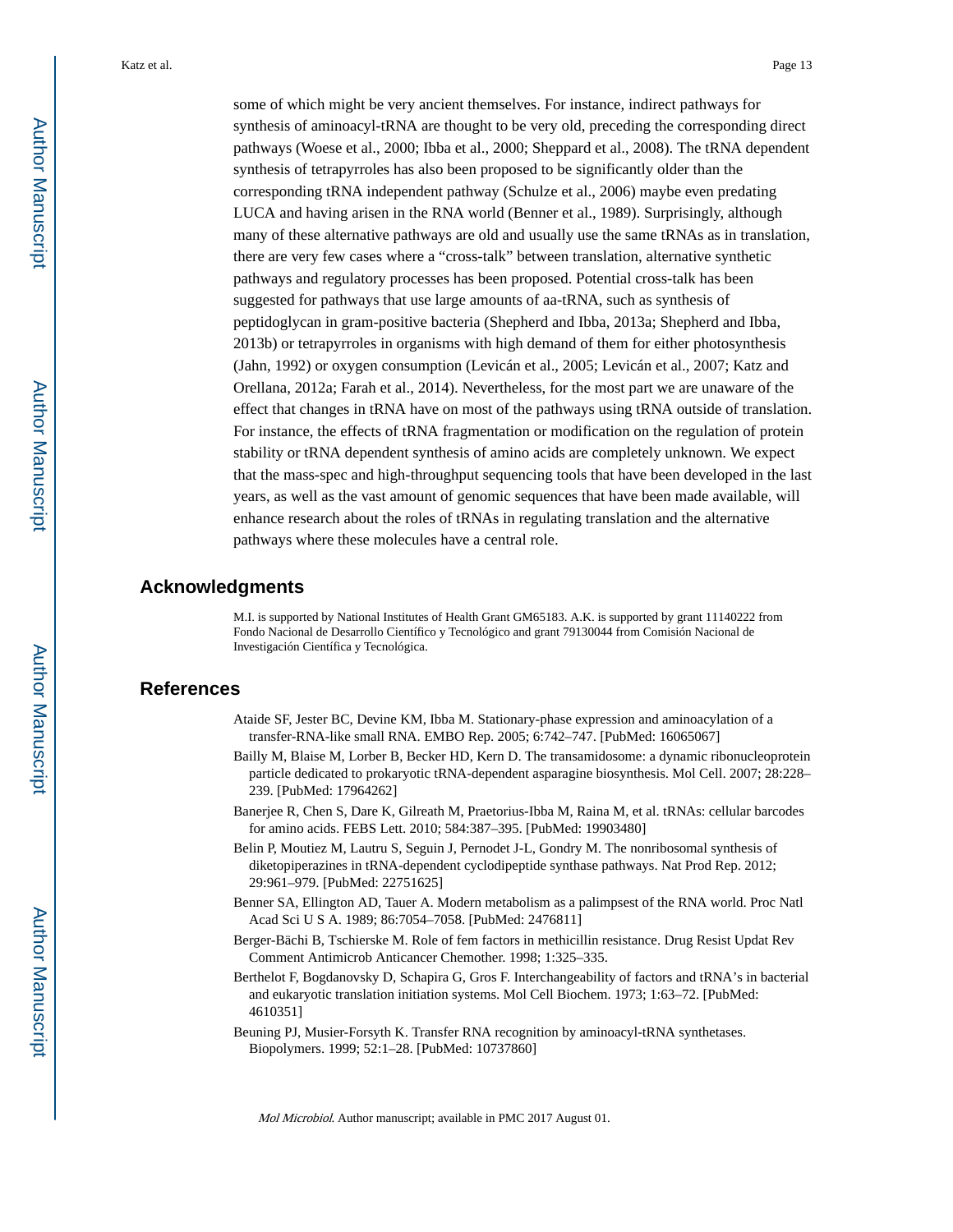- Bhaskaran H, Perona JJ. Two-step aminoacylation of tRNA without channeling in Archaea. J Mol Biol. 2011; 411:854–869. [PubMed: 21726564]
- Björk GR, Durand JMB, Hagervall TG, Leipuviene R, Lundgren HK, Nilsson K, et al. Transfer RNA modification: influence on translational frameshifting and metabolism. FEBS Lett. 1999; 452:47– 51. [PubMed: 10376676]
- Blaha G, Stanley RE, Steitz TA. Formation of the first peptide bond: the structure of EF-P bound to the 70S ribosome. Science. 2009; 325:966–970. [PubMed: 19696344]
- Blaise M, Becker HD, Keith G, Cambillau C, Lapointe J, Giegé R, Kern D. A minimalist glutamyltRNA synthetase dedicated to aminoacylation of the tRNAASP QUC anticodon. Nucleic Acids Res. 2004; 32:2768–2775. [PubMed: 15150343]
- Blaise M, Becker HD, Lapointe J, Cambillau C, Giegé R, Kern D. Glu-Q-tRNA(Asp) synthetase coded by the yadB gene, a new paralog of aminoacyl-tRNA synthetase that glutamylates tRNA(Asp) anticodon. Biochimie. 2005; 87:847–861. [PubMed: 16164993]
- Boël G, Smith PC, Ning W, Englander MT, Chen B, Hashem Y, et al. The ABC-F protein EttA gates ribosome entry into the translation elongation cycle. Nat Struct Mol Biol. 2014; 21:143–151. [PubMed: 24389466]
- Bonnefond L, Arai T, Sakaguchi Y, Suzuki T, Ishitani R, Nureki O. Structural basis for nonribosomal peptide synthesis by an aminoacyl-tRNA synthetase paralog. Proc Natl Acad Sci U S A. 2011; 108:3912–3917. [PubMed: 21325056]
- Buck M, Ames BN. A modified nucleotide in tRNA as a possible regulator of aerobiosis: synthesis of cis-2-methyl-thioribosylzeatin in the tRNA of Salmonella. Cell. 1984; 36:523–531. [PubMed: 6362893]
- Bullwinkle TJ, Ibba M. Translation quality control is critical for bacterial responses to amino acid stress. Proc Natl Acad Sci U S A. 2016; 113:2252–2257. [PubMed: 26858451]
- Bumsted RM, Dahl JL, Söll D, Strominger JL. Biosynthesis of the peptidoglycan of bacterial cell walls. X. Further study of the glycyl transfer ribonucleic acids active in peptidoglycan synthesis in Staphylococcus aureus. J Biol Chem. 1968; 243:779–782. [PubMed: 4867040]
- Caballero VC, Toledo VP, Maturana C, Fisher CR, Payne SM, Salazar JC. Expression of Shigella flexneri gluQ-rs gene is linked to dksA and controlled by a transcriptional terminator. BMC Microbiol. 2012; 12:226. [PubMed: 23035718]
- Campanacci V, Dubois DY, Becker HD, Kern D, Spinelli S, Valencia C, et al. The Escherichia coli YadB gene product reveals a novel aminoacyl-tRNA synthetase like activity. J Mol Biol. 2004; 337:273–283. [PubMed: 15003446]
- Cavarelli J, Moras D. Recognition of tRNAs by aminoacyl-tRNA synthetases. FASEB J Off Publ Fed Am Soc Exp Biol. 1993; 7:79–86.
- Chadani Y, Ono K, Ozawa S-I, Takahashi Y, Takai K, Nanamiya H, et al. Ribosome rescue by Escherichia coli ArfA (YhdL) in the absence of trans-translation system. Mol Microbiol. 2010; 78:796–808. [PubMed: 21062370]
- Chan CTY, Pang YLJ, Deng W, Babu IR, Dyavaiah M, Begley TJ, Dedon PC. Reprogramming of tRNA modifications controls the oxidative stress response by codon-biased translation of proteins. Nat Commun. 2012; 3:937. [PubMed: 22760636]
- Colussi TM, Costantino DA, Hammond JA, Ruehle GM, Nix JC, Kieft JS. The structural basis of transfer RNA mimicry and conformational plasticity by a viral RNA. Nature. 2014; 511:366–369. [PubMed: 24909993]
- Crick F. On Protein Synthesis. Symp Soc Exp Biol. 1958; 12:138–163. [PubMed: 13580867]
- Crick F. Central dogma of molecular biology. Nature. 1970; 227:561–563. [PubMed: 4913914]
- Cruz JW, Sharp JD, Hoffer ED, Maehigashi T, Vvedenskaya IO, Konkimalla A, et al. Growthregulating Mycobacterium tuberculosis VapC-mt4 toxin is an isoacceptor-specific tRNase. Nat Commun. 2015; 6(7480)
- Dale T, Uhlenbeck OC. Amino acid specificity in translation. Trends Biochem Sci. 2005; 30:659–665. [PubMed: 16260144]
- Dare K, Ibba M. Roles of tRNA in cell wall biosynthesis. Wiley Interdiscip Rev RNA. 2012; 3:247– 264. [PubMed: 22262511]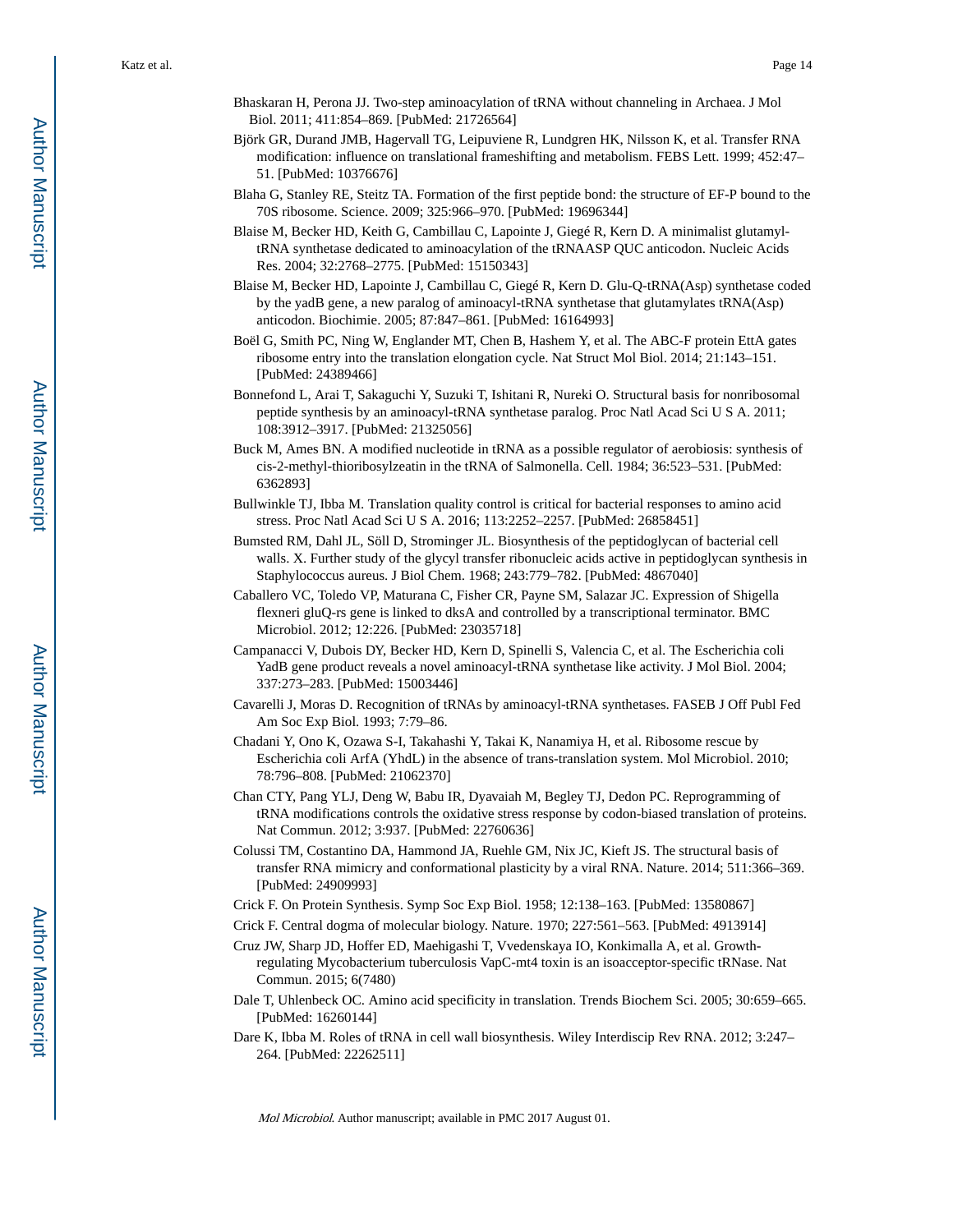- Dedon PC, Begley TJ. A system of RNA modifications and biased codon use controls cellular stress response at the level of translation. Chem Res Toxicol. 2014; 27:330–337. [PubMed: 24422464]
- Di Giulio M. The phylogeny of tRNAs seems to confirm the predictions of the coevolution theory of the origin of the genetic code. Orig Life Evol Biosph. 1995; 25:549–564. [PubMed: 7494635]
- Di Giulio M. The non-monophyletic origin of the tRNA molecule and the origin of genes only after the evolutionary stage of the last universal common ancestor (LUCA). J Theor Biol. 2006; 240:343– 352. [PubMed: 16289209]
- Doerfel LK, Wohlgemuth I, Kothe C, Peske F, Urlaub H, Rodnina MV. EF-P is essential for rapid synthesis of proteins containing consecutive proline residues. Science. 2013; 339:85–88.
- Doerfel LK, Wohlgemuth I, Kubyshkin V, Starosta AL, Wilson DN, Budisa N, Rodnina MV. Entropic Contribution of Elongation Factor P to Proline Positioning at the Catalytic Center of the Ribosome. J Am Chem Soc. 2015; 137:12997–13006. [PubMed: 26384033]
- Dougan DA, Micevski D, Truscott KN. The N-end rule pathway: from recognition by N-recognins, to destruction by AAA+proteases. Biochim Biophys Acta. 2012; 1823:83–91. [PubMed: 21781991]
- Dreher TW. Role of tRNA-like structures in controlling plant virus replication. Virus Res. 2009; 139:217–229. [PubMed: 18638511]
- Dreher TW, Goodwin JB. Transfer RNA mimicry among tymoviral genomic RNAs ranges from highly efficient to vestigial. Nucleic Acids Res. 1998; 26:4356–4364. [PubMed: 9742235]
- Dubois DY, Blaise M, Becker HD, Campanacci V, Keith G, Giegé R, et al. An aminoacyl-tRNA synthetase-like protein encoded by the Escherichia coli yadB gene glutamylates specifically tRNAASP. Proc Natl Acad Sci U S A. 2004; 101:7530–7535. [PubMed: 15096594]
- Durand JM, Dagberg B, Uhlin BE, Björk GR. Transfer RNA modification, temperature and DNA superhelicity have a common target in the regulatory network of the virulence of Shigella flexneri: the expression of the virF gene. Mol Microbiol. 2000; 35:924–935. [PubMed: 10692168]
- Elde NC, Child SJ, Geballe AP, Malik HS. Protein kinase R reveals an evolutionary model for defeating viral mimicry. Nature. 2009; 457:485–489. [PubMed: 19043403]
- Elde NC, Malik HS. The evolutionary conundrum of pathogen mimicry. Nat Rev Microbiol. 2009; 7:787–797. [PubMed: 19806153]
- Elf J, Ehrenberg M. Near-critical behavior of aminoacyl-tRNA pools in E. coli at rate-limiting supply of amino acids. Biophys J. 2005; 88:132–146. [PubMed: 15501947]
- Endres L, Dedon PC, Begley TJ. Codon-biased translation can be regulated by wobble-base tRNA modification systems during cellular stress responses. RNA Biol. 2015; 12:603–614. [PubMed: 25892531]
- Farah C, Levicán G, Ibba M, Orellana O. Effect of hydrogen peroxide on the biosynthesis of heme and proteins: potential implications for the partitioning of Glu-tRNA(Glu) between these pathways. Int J Mol Sci. 2014; 15:23011–23023. [PubMed: 25514408]
- Fonvielle M, Chemama M, Villet R, Lecerf M, Bouhss A, Valéry J-M, et al. Aminoacyl-tRNA recognition by the FemXWv transferase for bacterial cell wall synthesis. Nucleic Acids Res. 2009; 37:1589–1601. [PubMed: 19151092]
- Fonvielle M, de La Sierra-Gallay I, Sagheer AHEl- Lecerf M, Patin D, Mellal D, et al. The structure of FemX(Wv) in complex with a peptidyl-RNA conjugate: mechanism of aminoacyl transfer from Ala-tRNA(Ala) to peptidoglycan precursors. Angew Chem Int Ed Engl. 2013; 52:7278–7281. [PubMed: 23744707]
- Francklyn CS, Minajigi A. tRNA as an active chemical scaffold for diverse chemical transformations. FEBS Lett. 2010; 584:366–375. [PubMed: 19925795]
- Fukunaga R, Yokoyama S. Structural insights into the second step of RNA-dependent cysteine biosynthesis in archaea: crystal structure of Sep-tRNA:Cys-tRNA synthase from Archaeoglobus fulgidus. J Mol Biol. 2007; 370:128–141. [PubMed: 17512006]
- Fung AWS, Leung CCY, Fahlman RP. The determination of tRNALEU recognition nucleotides for Escherichia coli L/F transferase. RNA N Y N. 2014; 20:1210–1222.
- Gao Y-G, Selmer M, Dunham CM, Weixlbaumer A, Kelley AC, Ramakrishnan V. The structure of the ribosome with elongation factor G trapped in the posttranslocational state. Science. 2009; 326:694–699. [PubMed: 19833919]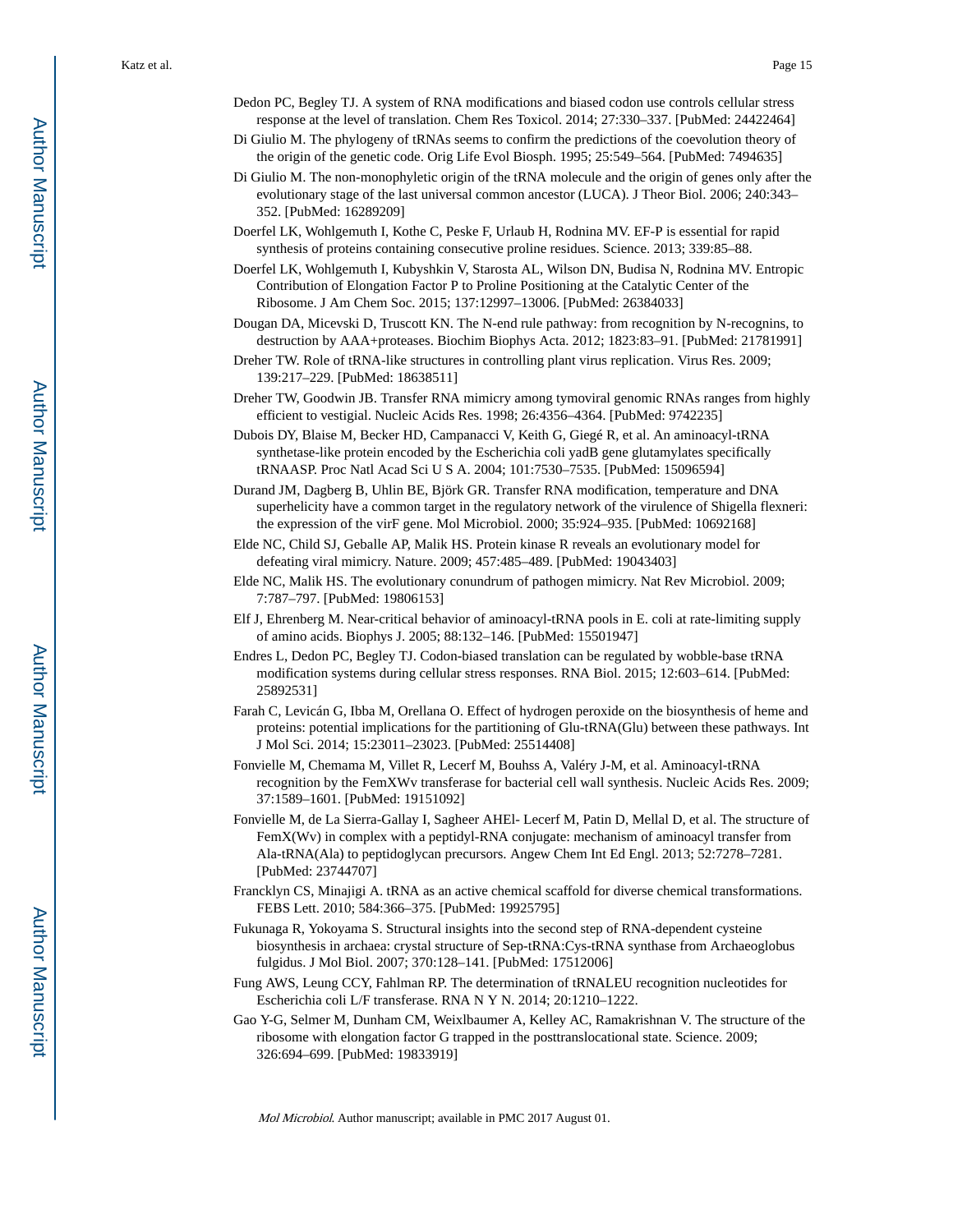- Garg RP, Qian XL, Alemany LB, Moran S, Parry RJ. Investigations of valanimycin biosynthesis: elucidation of the role of seryl-tRNA. Proc Natl Acad Sci U S A. 2008; 105:6543–6547. [PubMed: 18451033]
- Giannouli S, Kyritsis A, Malissovas N, Becker HD, Stathopoulos C. On the role of an unusual tRNAGly isoacceptor in Staphylococcus aureus. Biochimie. 2009; 91:344–351. [PubMed: 19014993]
- Giegé, R.; Frugier, M. Madame Curie Bioscience Database [Internet]. Austin (TX), USA: Landes Bioscience; 2000. Transfer RNA Structure and Identity. [http://www.ncbi.nlm.nih.gov/books/](http://www.ncbi.nlm.nih.gov/books/NBK6236/) [NBK6236/](http://www.ncbi.nlm.nih.gov/books/NBK6236/)
- Giudice E, Macé K, Gillet R. Trans-translation exposed: understanding the structures and functions of tmRNA-SmpB. Front Microbiol. 2014; 5:113. [PubMed: 24711807]
- Goldfine H. Charge counter charge: bacterial response to antimicrobial cationic peptides and more. Virulence. 2014; 5:451–453. [PubMed: 24705072]
- Golovina AY, Sergiev PV, Golovin AV, Serebryakova MV, Demina I, Govorun VM, Dontsova OA. The yfiC gene of E. coli encodes an adenine-N6 methyltransferase that specifically modifies A37 of tRNA1Val(cmo5UAC). RNA N Y N. 2009; 15:1134–1141.
- Gould RM, Thornton MP, Liepkalns V, Lennarz WJ. Participation of aminoacyl transfer ribonucleic acid in aminoacyl phosphatidylglycerol synthesis. II. Specificity of alanyl phosphatidylglycerol synthetase. J Biol Chem. 1968; 243:3096–3104. [PubMed: 4297471]
- Gu C, Begley TJ, Dedon PC. tRNA modifications regulate translation during cellular stress. FEBS Lett. 2014; 588:4287–4296. [PubMed: 25304425]
- Guan R, Roychowdhury A, Ember B, Kumar S, Boons G-J, Mariuzza RA. Structural basis for peptidoglycan binding by peptidoglycan recognition proteins. Proc Natl Acad Sci U S A. 2004; 101:17168–17173. [PubMed: 15572450]
- Guillon JM, Meinnel T, Mechulam Y, Lazennec C, Blanquet S, Fayat G. Nucleotides of tRNA governing the specificity of Escherichia coli methionyl-tRNA(fMet) formyltransferase. J Mol Biol. 1992; 224:359–367. [PubMed: 1373194]
- Hacker J, Kaper JB. Pathogenicity islands and the evolution of microbes. Annu Rev Microbiol. 2000; 54:641–679. [PubMed: 11018140]
- Hanawa-Suetsugu K, Sekine S, Sakai H, Hori-Takemoto C, Terada T, Unzai S, et al. Crystal structure of elongation factor P from Thermus thermophilus HB8. Proc Natl Acad Sci U S A. 2004; 101:9595–9600. [PubMed: 15210970]
- Hebecker S, Arendt W, Heinemann IU, Tiefenau JHJ, Nimtz M, Rohde M, et al. Alanylphosphatidylglycerol synthase: mechanism of substrate recognition during tRNA-dependent lipid modification in Pseudomonas aeruginosa. Mol Microbiol. 2011; 80:935–950. [PubMed: 21392131]
- Heinemann IU, Jahn M, Jahn D. The biochemistry of heme biosynthesis. Arch Biochem Biophys. 2008; 474:238–251. [PubMed: 18314007]
- Helgadóttir S, Sinapah S, Söll D, Ling J. Mutational analysis of Sep-tRNA:Cys-tRNA synthase reveals critical residues for tRNA-dependent cysteine formation. FEBS Lett. 2012; 586:60–63. [PubMed: 22166682]
- Henkin TM, Yanofsky C. Regulation by transcription attenuation in bacteria: how RNA provides instructions for transcription termination/antitermination decisions. BioEssays News Rev Mol Cell Dev Biol. 2002; 24:700–707.
- Himeno H, Kurita D, Muto A. tmRNA-mediated trans-translation as the major ribosome rescue system in a bacterial cell. Front Genet. 2014; 5:66. [PubMed: 24778639]
- Hoagland MB, Stephenson ML, Scott JF, Hecht LI, Zamecnik PC. A Soluble Ribonucleic Acid Intermediate in Protein Synthesis. J Biol Chem. 1958; 231:241–257. [PubMed: 13538965]
- Ibba M, Becker HD, Stathopoulos C, Tumbula DL, Söll D. The adaptor hypothesis revisited. Trends Biochem Sci. 2000; 25:311–316. [PubMed: 10871880]
- Ibba, M.; Francklyn, C.; Cusack, S., editors. The aminoacyl-tRNA synthetases. Georgetown, Tex., U.S.A: 2005. Landes Bioscience: [Eurekah.com](http://Eurekah.com)
- Ichihashi N, Kurokawa K, Matsuo M, Kaito C, Sekimizu K. Inhibitory effects of basic or neutral phospholipid on acidic phospholipid-mediated dissociation of adenine nucleotide bound to DnaA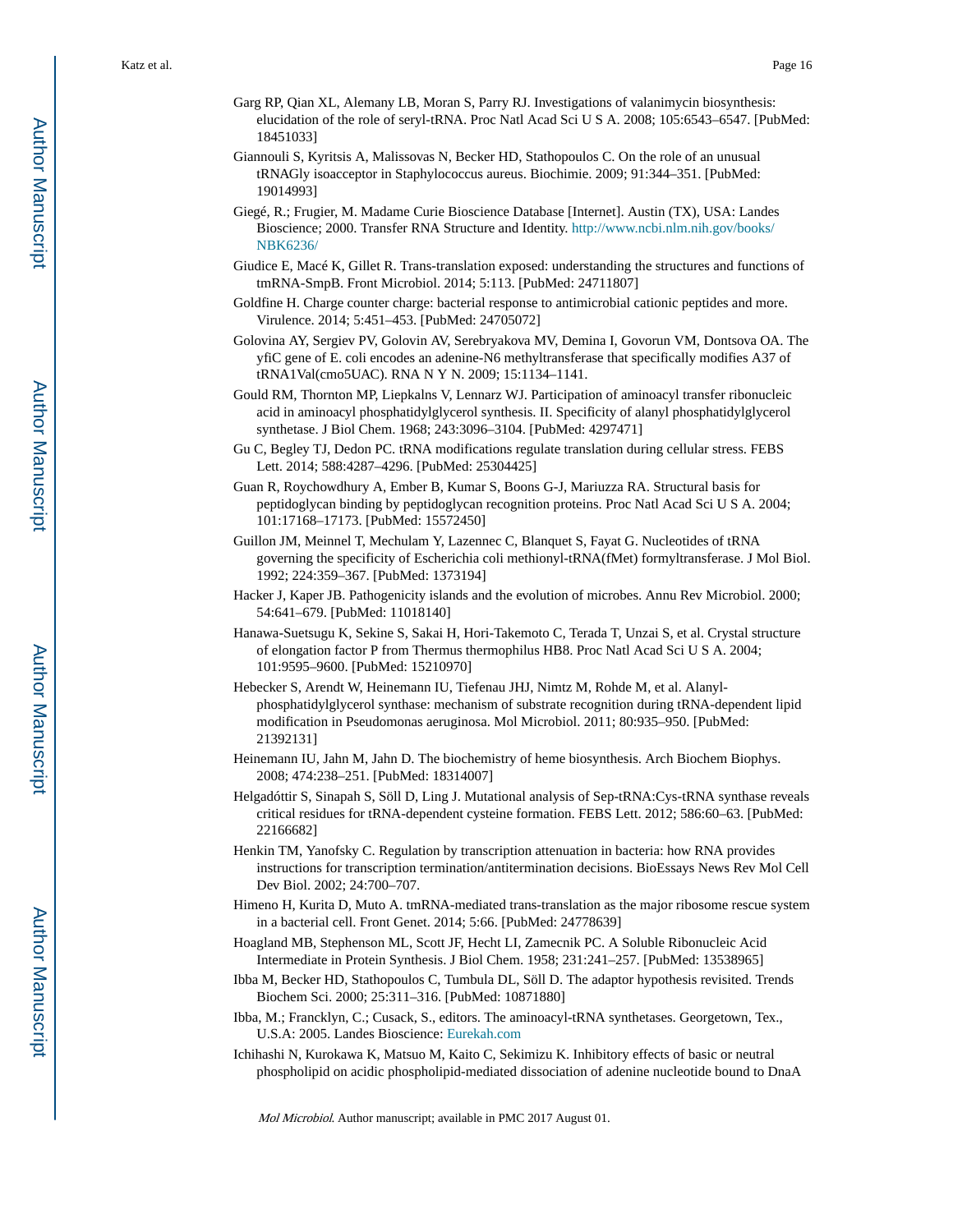protein, the initiator of chromosomal DNA replication. J Biol Chem. 2003; 278:28778–28786. [PubMed: 12767975]

- Jahn D. Complex formation between glutamyl-tRNA synthetase and glutamyl-tRNA reductase during the tRNA-dependent synthesis of 5-aminolevulinic acid in Chlamydomonas reinhardtii. FEBS Lett. 1992; 314:77–80. [PubMed: 1451806]
- Karzai AW, Susskind MM, Sauer RT. SmpB, a unique RNA-binding protein essential for the peptidetagging activity of SsrA (tmRNA). EMBO J. 1999; 18:3793–3799. [PubMed: 10393194]
- Katz A, Orellana O. Glutamyl-tRNA in Bacteria. Multiple Identities for Multiple Functions. Croat Chem Acta. 2012a; 85:159–169.
- Katz, A.; Orellana, O. Protein Synthesis and the Stress Response. In: Biyani, M., editor. Cell-Free Protein Synthesis. InTech; 2012b.
- Katz A, Solden L, Zou SB, Navarre WW, Ibba M. Molecular evolution of protein-RNA mimicry as a mechanism for translational control. Nucleic Acids Res. 2014; 42:3261–3271. [PubMed: 24335280]
- Kaufmann G. Anticodon nucleases. Trends Biochem Sci. 2000; 25:70–74. [PubMed: 10664586]
- Keam SP, Hutvagner G. tRNA-Derived Fragments (tRFs): Emerging New Roles for an Ancient RNA in the Regulation of Gene Expression. Life. 2015; 5:1638–1651. [PubMed: 26703738]
- Keiler KC. Mechanisms of ribosome rescue in bacteria. Nat Rev Microbiol. 2015; 13:285–297. [PubMed: 25874843]
- Khade P, Joseph S. Functional interactions by transfer RNAs in the ribosome. FEBS Lett. 2010; 584:420–426. [PubMed: 19914248]
- Koskiniemi S, Lamoureux JG, Nikolakakis KC, Roodenbeke C t'Kint de, Kaplan MD, Low DA, Hayes CS. Rhs proteins from diverse bacteria mediate intercellular competition. Proc Natl Acad Sci. 2013; 110:7032–7037. [PubMed: 23572593]
- Kramer GF, Baker JC, Ames BN. Near-UV stress in Salmonella typhimurium: 4-thiouridine in tRNA, ppGpp, and ApppGpp as components of an adaptive response. J Bacteriol. 1988; 170:2344–2351. [PubMed: 3283108]
- Ladner JE, Jack A, Robertus JD, Brown RS, Rhodes D, Clark BF, Klug A. Structure of yeast phenylalanine transfer RNA at 2.5 A resolution. Proc Natl Acad Sci U S A. 1975; 72:4414–4418. [PubMed: 1105583]
- LaRiviere FJ, Wolfson AD, Uhlenbeck OC. Uniform binding of aminoacyl-tRNAs to elongation factor Tu by thermodynamic compensation. Science. 2001; 294:165–168. [PubMed: 11588263]
- Lassak J, Keilhauer EC, Fürst M, Wuichet K, Gödeke J, Starosta AL, et al. Arginine-rhamnosylation as new strategy to activate translation elongation factor P. Nat Chem Biol. 2015; 11:266–270. [PubMed: 25686373]
- Laxman S, Sutter BM, Wu X, Kumar S, Guo X, Trudgian DC, et al. Sulfur amino acids regulate translational capacity and metabolic homeostasis through modulation of tRNA thiolation. Cell. 2013; 154:416–429. [PubMed: 23870129]
- Lee CP, Seong BL, RajBhandary UL. Structural and sequence elements important for recognition of Escherichia coli formylmethionine tRNA by methionyl-tRNA transformylase are clustered in the acceptor stem. J Biol Chem. 1991; 266:18012–18017. [PubMed: 1917939]
- Levicán G, Katz A, Armas M de, Núñez H, Orellana O. Regulation of a glutamyl-tRNA synthetase by the heme status. Proc Natl Acad Sci U S A. 2007; 104:3135–3140. [PubMed: 17360620]
- Levicán G, Katz A, Valenzuela P, Söll D, Orellana O. A tRNA(Glu) that uncouples protein and tetrapyrrole biosynthesis. FEBS Lett. 2005; 579:6383–6387. [PubMed: 16271718]
- Li S, Kumar NV, Varshney U, RajBhandary UL. Important role of the amino acid attached to tRNA in formylation and in initiation of protein synthesis in Escherichia coli. J Biol Chem. 1996; 271:1022–1028. [PubMed: 8557626]
- Liu K, Bittner AN, Wang JD. Diversity in (p)ppGpp metabolism and effectors. Curr Opin Microbiol. 2015; 24:72–79. [PubMed: 25636134]
- Mak J, Kleiman L. Primer tRNAs for reverse transcription. J Virol. 1997; 71:8087–8095. [PubMed: 9343157]

Author Manuscript

Author Manuscript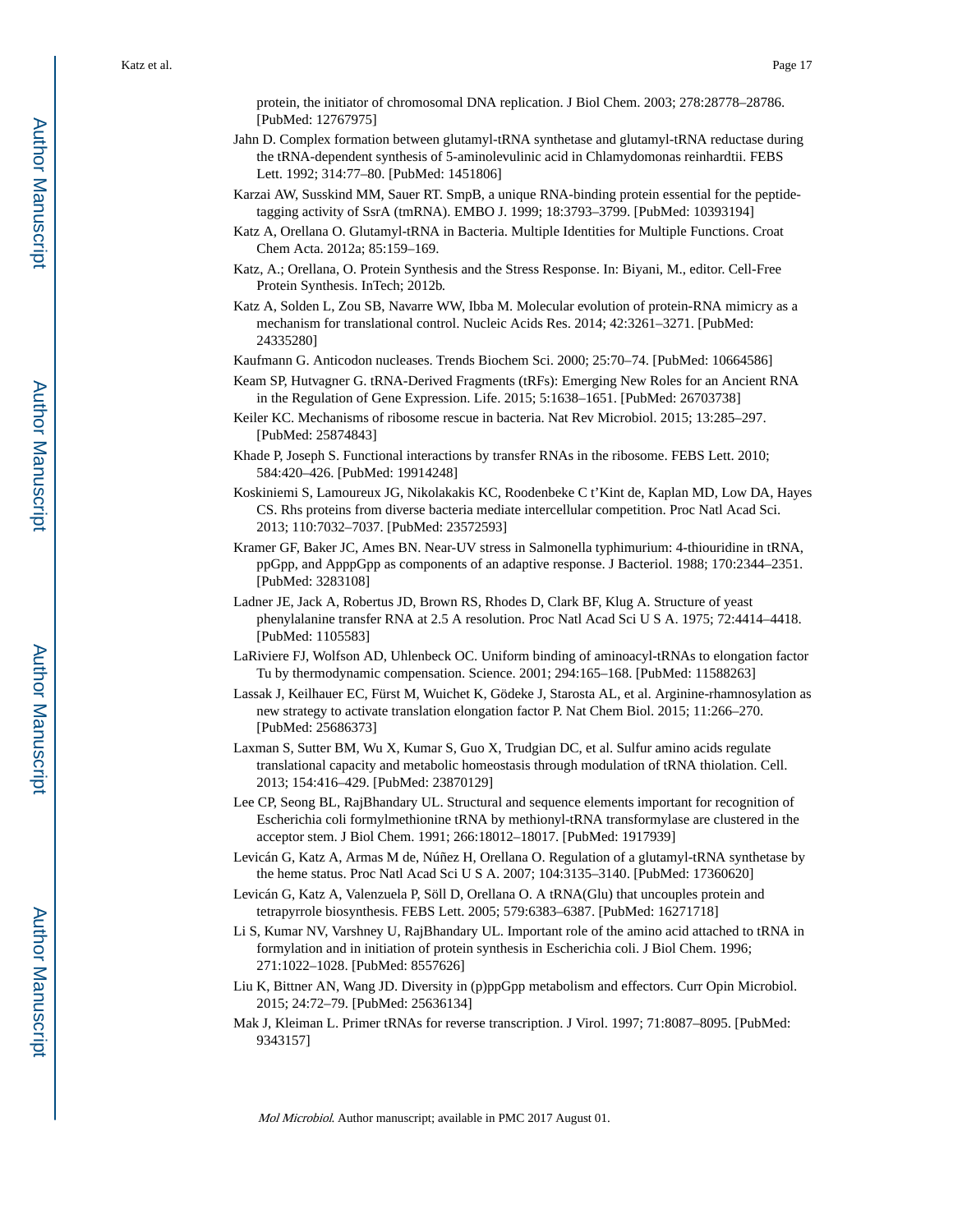- Marck C, Grosjean H. tRNomics: analysis of tRNA genes from 50 genomes of Eukarya, Archaea, and Bacteria reveals anticodon-sparing strategies and domain-specific features. RNA N Y N. 2002; 8:1189–1232.
- Mateus DD, Paredes JA, Español Y, Ribas de Pouplana L, Moura GR, Santos MAS. Molecular reconstruction of a fungal genetic code alteration. RNA Biol. 2013; 10:969–980. [PubMed: 23619021]
- Mladenova SR, Stein KR, Bartlett L, Sheppard K. Relaxed tRNA specificity of the Staphylococcus aureus aspartyl-tRNA synthetase enables RNA-dependent asparagine biosynthesis. FEBS Lett. 2014; 588:1808–1812. [PubMed: 24685427]
- Moras D, Comarmond MB, Fischer J, Weiss R, Thierry JC, Ebel JP, Giegé R. Crystal structure of yeast tRNAAsp. Nature. 1980; 288:669–674. [PubMed: 7005687]
- Morgens DW. The protein invasion: a broad review on the origin of the translational system. J Mol Evol. 2013; 77:185–196. [PubMed: 24145863]
- Moura GR, Paredes JA, Santos MAS. Development of the genetic code: insights from a fungal codon reassignment. FEBS Lett. 2010; 584:334–341. [PubMed: 19941859]
- Moutiez M, Seguin J, Fonvielle M, Belin P, Jacques IB, Favry E, et al. Specificity determinants for the two tRNA substrates of the cyclodipeptide synthase AlbC from Streptomyces noursei. Nucleic Acids Res. 2014; 42:7247–7258. [PubMed: 24782519]
- Murata M, Fujimoto H, Nishimura K, Charoensuk K, Nagamitsu H, Raina S, et al. Molecular strategy for survival at a critical high temperature in Eschierichia coli. PloS One. 2011; 6:e20063. [PubMed: 21695201]
- Nakayashiki T, Saito N, Takeuchi R, Kadokura H, Nakahigashi K, Wanner BL, Mori H. The tRNA thiolation pathway modulates the intracellular redox state in Escherichia coli. J Bacteriol. 2013; 195:2039–2049. [PubMed: 23457245]
- Navarre WW, Zou SB, Roy H, Xie JL, Savchenko A, Singer A, et al. PoxA, yjeK, and elongation factor P coordinately modulate virulence and drug resistance in Salmonella enterica. Mol Cell. 2010; 39:209–221. [PubMed: 20670890]
- Newton DT, Niemkiewicz M, Lo RY, Mangroo D. Recognition of the initiator tRNA by the Pseudomonas aeruginosa methionyl-tRNA formyltransferase: importance of the base-base mismatch at the end of the acceptor stem. FEMS Microbiol Lett. 1999; 178:289–298. [PubMed: 10499278]
- O'Brian MR, Thöny-Meyer L. Biochemistry, regulation and genomics of haem biosynthesis in prokaryotes. Adv Microb Physiol. 2002; 46:257–318. [PubMed: 12073655]
- O'Donoghue P, Sethi A, Woese CR, Luthey-Schulten ZA. The evolutionary history of Cys-tRNACYS formation. Proc Natl Acad Sci U S A. 2005; 102:19003–19008. [PubMed: 16380427]
- Ogawa T, Tomita K, Ueda T, Watanabe K, Uozumi T, Masaki H. A cytotoxic ribonuclease targeting specific transfer RNA anticodons. Science. 1999; 283:2097–2100. [PubMed: 10092236]
- Palioura S, Sherrer RL, Steitz TA, Söll D, Simonovic M. The human SepSecS-tRNASec complex reveals the mechanism of selenocysteine formation. Science. 2009; 325:321–325. [PubMed: 19608919]
- Persson BC, Ólafsson Ó, Lundgren HK, Hederstedt L, Björk GR. The ms2io6A37 Modification of tRNA in Salmonella typhimurium Regulates Growth on Citric Acid Cycle Intermediates. J Bacteriol. 1998; 180:3144–3151. [PubMed: 9620964]
- Raina M, Ibba M. tRNAs as regulators of biological processes. Front Genet. 2014; 5:171. [PubMed: 24966867]
- RajBhandary UL, Söll D. Aminoacyl-tRNAs, the bacterial cell envelope, and antibiotics. Proc Natl Acad Sci U S A. 2008; 105:5285–5286. [PubMed: 18385375]
- Rajkovic A, Erickson S, Witzky A, Branson OE, Seo J, Gafken PR, et al. Cyclic Rhamnosylated Elongation Factor P Establishes Antibiotic Resistance in Pseudomonas aeruginosa. mBio. 2015; 6:e00823. [PubMed: 26060278]
- Rampias T, Sheppard K, Söll D. The archaeal transamidosome for RNA-dependent glutamine biosynthesis. Nucleic Acids Res. 2010; 38:5774–5783. [PubMed: 20457752]
- Randau L, Schauer S, Ambrogelly A, Salazar JC, Moser J, Sekine S, et al. tRNA Recognition by Glutamyl-tRNA Reductase. J Biol Chem. 2004; 279:34931–34937. [PubMed: 15194701]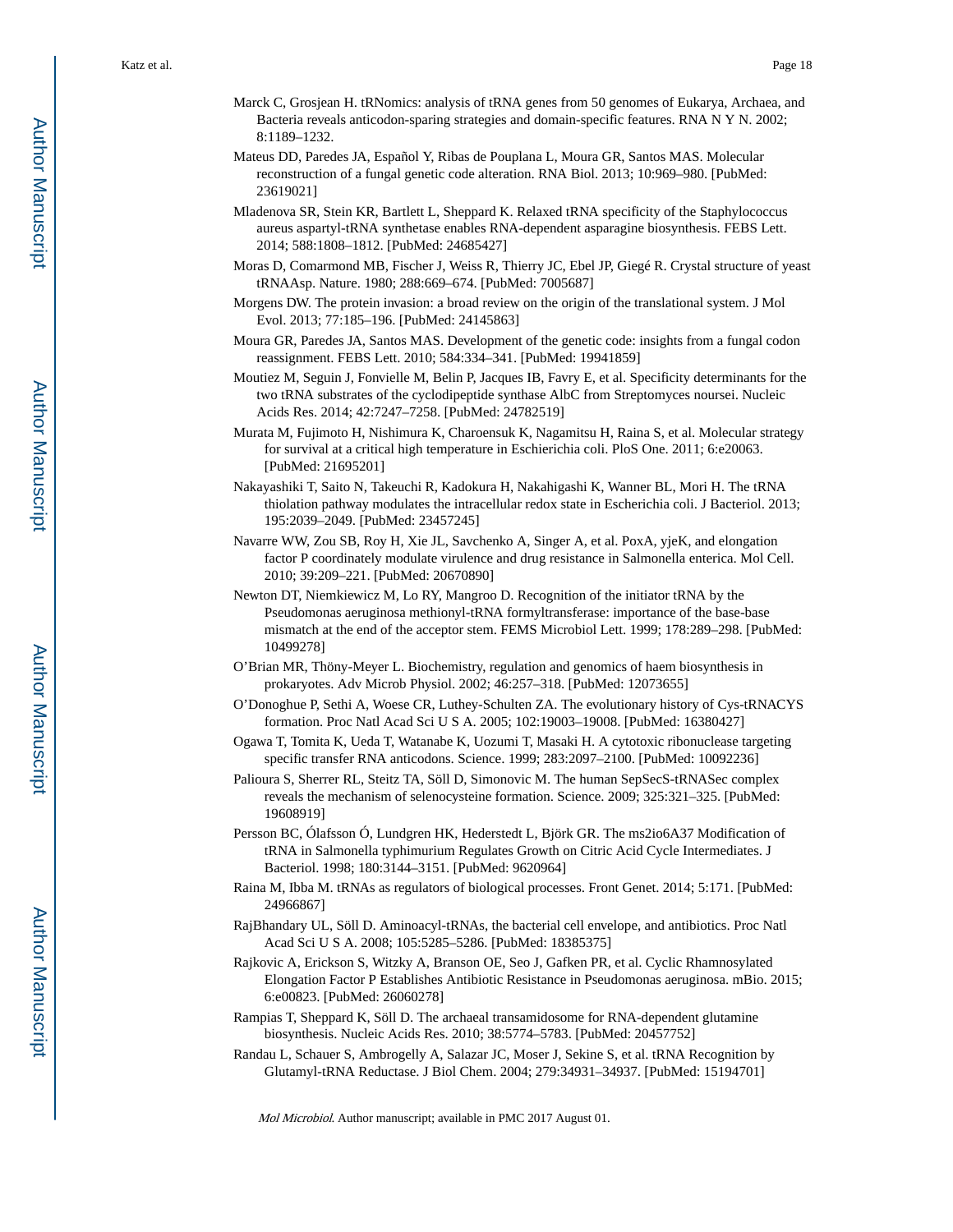- Richards J, Sundermeier T, Svetlanov A, Karzai AW. Quality control of bacterial mRNA decoding and decay. Biochim Biophys Acta. 2008; 1779:574–582. [PubMed: 18342642]
- Rodin AS, Szathmáry E, Rodin SN. On origin of genetic code and tRNA before translation. Biol Direct. 2011; 6:14. [PubMed: 21342520]
- Rogers TE, Ataide SF, Dare K, Katz A, Seveau S, Roy H, Ibba M. A pseudo-tRNA modulates antibiotic resistance in Bacillus cereus. PloS One. 2012; 7:e41248. [PubMed: 22815980]
- Rosenberg AH, Gefter ML. An iron-dependent modification of several transfer RNA species in Escherichia coli. J Mol Biol. 1969; 46:581–584. [PubMed: 4904109]
- Roy H, Ibba M. RNA-dependent lipid remodeling by bacterial multiple peptide resistance factors. Proc Natl Acad Sci U S A. 2008; 105:4667–4672. [PubMed: 18305156]
- Roy H, Zou SB, Bullwinkle TJ, Wolfe BS, Gilreath MS, Forsyth CJ, et al. The tRNA synthetase paralog PoxA modifies elongation factor-P with (R)-β-lysine. Nat Chem Biol. 2011; 7:667–669. [PubMed: 21841797]
- Ruhe ZC, Low DA, Hayes CS. Bacterial contact-dependent growth inhibition. Trends Microbiol. 2013; 21:230–237. [PubMed: 23473845]
- Salazar JC, Ambrogelly A, Crain PF, McCloskey JA, Söll D. A truncated aminoacyl-tRNA synthetase modifies RNA. Proc Natl Acad Sci U S A. 2004; 101:7536–7541. [PubMed: 15096612]
- Samhita L, Virumäe K, Remme J, Varshney U. Initiation with Elongator tRNAs. J Bacteriol. 2013; 195:4202–4209. [PubMed: 23852868]
- Sauerwald A, Zhu W, Major TA, Roy H, Palioura S, Jahn D, et al. RNA-dependent cysteine biosynthesis in archaea. Science. 2005; 307:1969–1972. [PubMed: 15790858]
- Sauguet L, Moutiez M, Li Y, Belin P, Seguin J, Du M-H, Le, et al. Cyclodipeptide synthases, a family of class-I aminoacyl-tRNA synthetase-like enzymes involved in non-ribosomal peptide synthesis. Nucleic Acids Res. 2011; 39:4475–4489. [PubMed: 21296757]
- Scheffers D-J, Pinho MG. Bacterial Cell Wall Synthesis: New Insights from Localization Studies. Microbiol Mol Biol Rev. 2005; 69:585–607. [PubMed: 16339737]
- Schimmel P, Giegé R, Moras D, Yokoyama S. An operational RNA code for amino acids and possible relationship to genetic code. Proc Natl Acad Sci U S A. 1993; 90:8763–8768. [PubMed: 7692438]
- Schulze JO, Schubert W-D, Moser J, Jahn D, Heinz DW. Evolutionary relationship between initial enzymes of tetrapyrrole biosynthesis. J Mol Biol. 2006; 358:1212–1220. [PubMed: 16564539]
- Shafritz DA, Anderson WF. Isolation and Partial Characterization of Reticulocyte Factors M1 and M2. J Biol Chem. 1970; 245:5553–5559. [PubMed: 5472357]
- Shepherd J, Ibba M. Lipid II-independent trans editing of mischarged tRNAs by the penicillin resistance factor MurM. J Biol Chem. 2013a; 288:25915–25923. [PubMed: 23867453]
- Shepherd J, Ibba M. Direction of aminoacylated transfer RNAs into antibiotic synthesis and peptidoglycan-mediated antibiotic resistance. FEBS Lett. 2013b; 587:2895–2904. [PubMed: 23907010]
- Shepotinovskaya I, Uhlenbeck OC. tRNA residues evolved to promote translational accuracy. RNA N Y N. 2013; 19:510–516.
- Sheppard K, Yuan J, Hohn MJ, Jester B, Devine KM, Söll D. From one amino acid to another: tRNAdependent amino acid biosynthesis. Nucleic Acids Res. 2008; 36:1813–1825. [PubMed: 18252769]
- Sherrer RL, Ho JML, Söll D. Divergence of selenocysteine tRNA recognition by archaeal and eukaryotic O-phosphoseryl-tRNASec kinase. Nucleic Acids Res. 2008; 36:1871–1880. [PubMed: 18267971]
- Shetty S, Bhattacharyya S, Varshney U. Is the cellular initiation of translation an exclusive property of the initiator tRNAs? RNA Biol. 2015; 12:675–680. [PubMed: 25996503]
- Shippy DC, Fadl AA. tRNA Modification Enzymes GidA and MnmE: Potential Role in Virulence of Bacterial Pathogens. Int J Mol Sci. 2014; 15:18267–18280. [PubMed: 25310651]
- Shoji S, Walker SE, Fredrick K. Ribosomal translocation: one step closer to the molecular mechanism. ACS Chem Biol. 2009; 4:93–107. [PubMed: 19173642]

 Author ManuscriptAuthor Manuscript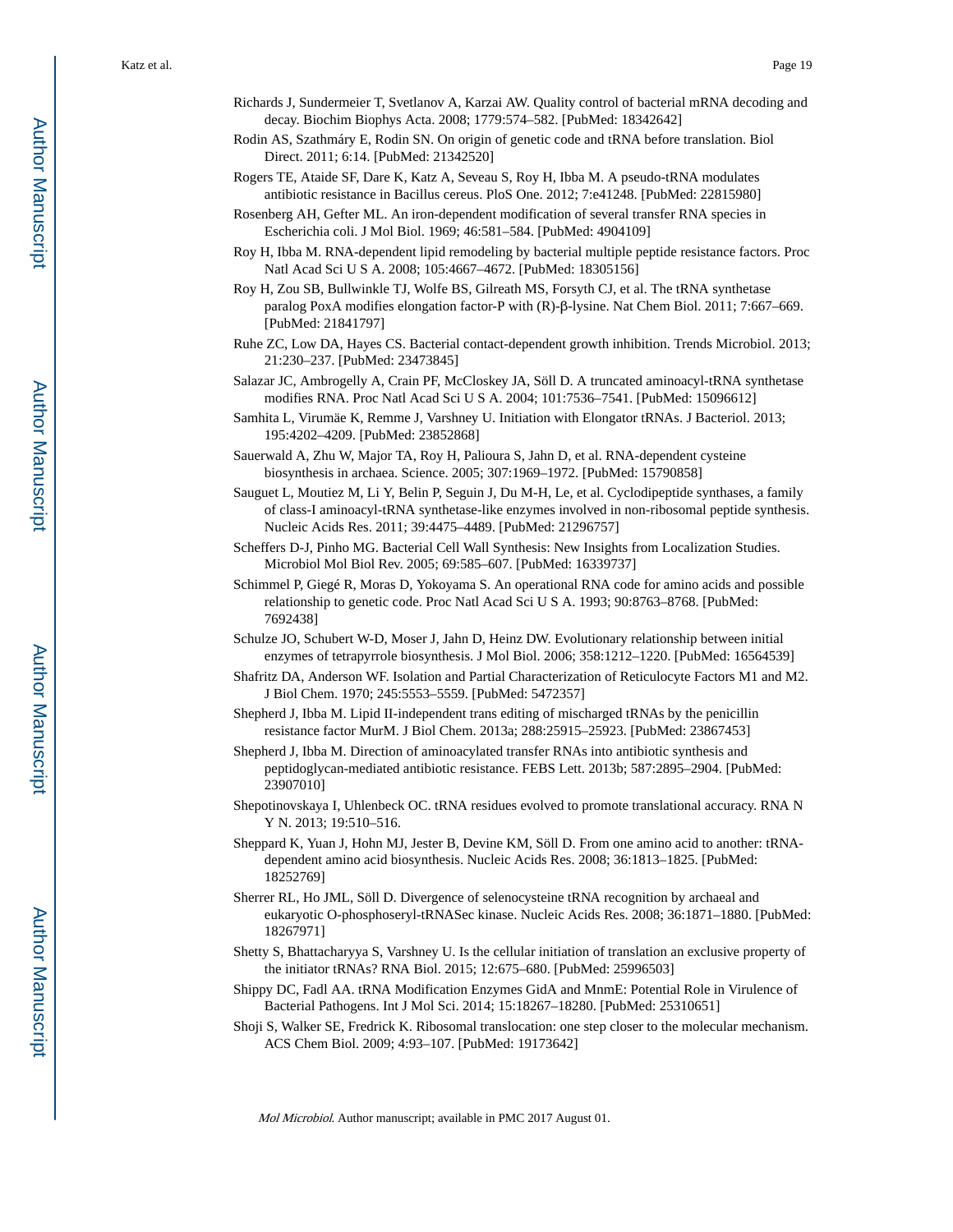- Sørensen MA, Elf J, Bouakaz E, Tenson T, Sanyal S, Björk GR, Ehrenberg M. Over expression of a tRNA(Leu) isoacceptor changes charging pattern of leucine tRNAs and reveals new codon reading. J Mol Biol. 2005; 354:16–24. [PubMed: 16236318]
- Subramaniam AR, Deloughery A, Bradshaw N, Chen Y, O'Shea E, Losick R, Chai Y. A serine sensor for multicellularity in a bacterium. eLife. 2013; 2:e01501. [PubMed: 24347549]
- Subramaniam AR, Pan T, Cluzel P. Environmental perturbations lift the degeneracy of the genetic code to regulate protein levels in bacteria. Proc Natl Acad Sci U S A. 2013; 110:2419–2424. [PubMed: 23277573]
- Subramaniam AR, Zid BM, O'Shea EK. An integrated approach reveals regulatory controls on bacterial translation elongation. Cell. 2014; 159:1200–1211. [PubMed: 25416955]
- Sun F-J, Caetano-Anollés G. The origin and evolution of tRNA inferred from phylogenetic analysis of structure. J Mol Evol. 2008; 66:21–35. [PubMed: 18058157]
- Suto K, Shimizu Y, Watanabe K, Ueda T, Fukai S, Nureki O, Tomita K. Crystal structures of leucyl/ phenylalanyl-tRNA-protein transferase and its complex with an aminoacyl-tRNA analog. EMBO J. 2006; 25:5942–5950. [PubMed: 17110926]
- Takeuchi N, Vial L, Panvert M, Schmitt E, Watanabe K, Mechulam Y, Blanquet S. Recognition of tRNAs by Methionyl-tRNA transformylase from mammalian mitochondria. J Biol Chem. 2001; 276:20064–20068. [PubMed: 11274157]
- Tomita K, Ogawa T, Uozumi T, Watanabe K, Masaki H. A cytotoxic ribonuclease which specifically cleaves four isoaccepting arginine tRNAs at their anticodon loops. Proc Natl Acad Sci U S A. 2000; 97:8278–8283. [PubMed: 10880568]
- Varshney U, Lee CP, Seong BL, RajBhandary UL. Mutants of initiator tRNA that function both as initiators and elongators. J Biol Chem. 1991; 266:18018–18024. [PubMed: 1917940]
- Vial L, Gomez P, Panvert M, Schmitt E, Blanquet S, Mechulam Y. Mitochondrial methionyltRNAfMet formyltransferase from Saccharomyces cerevisiae: gene disruption and tRNA substrate specificity. Biochemistry (Mosc). 2003; 42:932–939.
- Villet R, Fonvielle M, Busca P, Chemama M, Maillard AP, Hugonnet J-E, et al. Idiosyncratic features in tRNAs participating in bacterial cell wall synthesis. Nucleic Acids Res. 2007; 35:6870–6883. [PubMed: 17932062]
- Vladar, HP de. Amino acid fermentation at the origin of the genetic code. Biol Direct. 2012; 7:6. [PubMed: 22325238]
- Wagner AM, Fegley MW, Warner JB, Grindley CLJ, Marotta NP, Petersson EJ. N-terminal protein modification using simple aminoacyl transferase substrates. J Am Chem Soc. 2011; 133:15139– 15147. [PubMed: 21894909]
- Wang X, He C. Dynamic RNA modifications in posttranscriptional regulation. Mol Cell. 2014; 56:5– 12. [PubMed: 25280100]
- Watanabe K, Toh Y, Suto K, Shimizu Y, Oka N, Wada T, Tomita K. Protein-based peptide-bond formation by aminoacyl-tRNA protein transferase. Nature. 2007; 449:867–871. [PubMed: 17891155]
- Watanabe Y-I, Suematsu T, Ohtsuki T. Losing the stem-loop structure from metazoan mitochondrial tRNAs and co-evolution of interacting factors. Front Genet. 2014; 5:109. [PubMed: 24822055]
- Wei F-Y, Tomizawa K. Functional loss of Cdkal1, a novel tRNA modification enzyme, causes the development of type 2 diabetes. Endocr J. 2011; 58:819–825. [PubMed: 21908934]
- Weisblum B. Back to Camelot: defining the specific role of tRNA in protein synthesis. Trends Biochem Sci. 1999; 24:247–250. [PubMed: 10366855]
- Weixlbaumer A, Petry S, Dunham CM, Selmer M, Kelley AC, Ramakrishnan V. Crystal structure of the ribosome recycling factor bound to the ribosome. Nat Struct Mol Biol. 2007; 14:733–737. [PubMed: 17660830]
- Wettstein FO, Stent GS. Physiologically induced changes in the property of phenylalanine tRNA in Escherichia coli. J Mol Biol. 1968; 38:25–40. [PubMed: 4941472]
- Williams KP. Integration sites for genetic elements in prokaryotic tRNA and tmRNA genes: sublocation preference of integrase subfamilies. Nucleic Acids Res. 2002; 30:866–875. [PubMed: 11842097]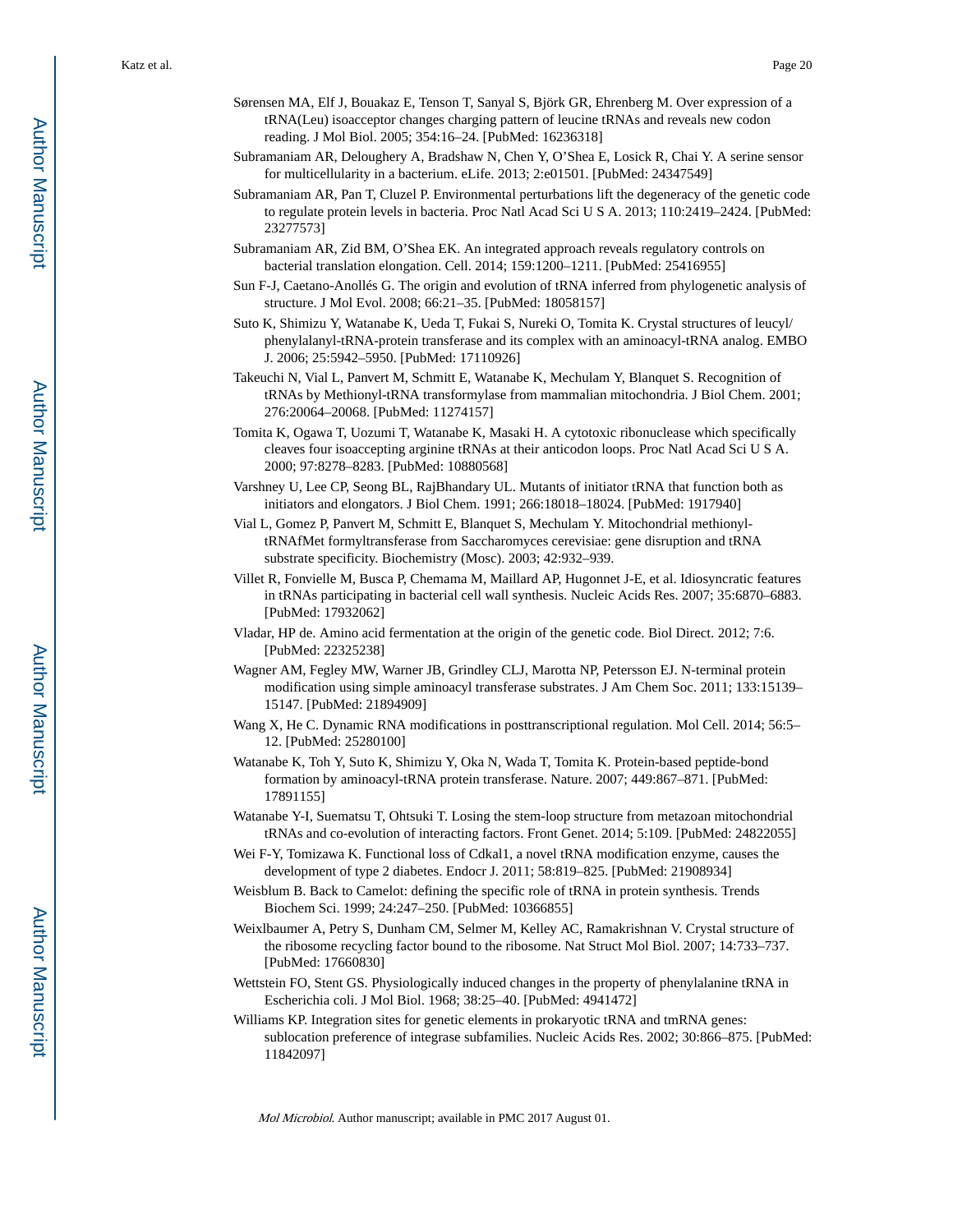- Winther KS, Gerdes K. Enteric virulence associated protein VapC inhibits translation by cleavage of initiator tRNA. Proc Natl Acad Sci U S A. 2011; 108:7403–7407. [PubMed: 21502523]
- Woese CR, Olsen GJ, Ibba M, Söll D. Aminoacyl-tRNA synthetases, the genetic code, and the evolutionary process. Microbiol Mol Biol Rev MMBR. 2000; 64:202–236. [PubMed: 10704480]
- Yuan J, Sheppard K, Söll D. Amino acid modifications on tRNA. Acta Biochim Biophys Sin. 2008; 40:539–553. [PubMed: 18604446]
- Zhang C-M, Liu C, Slater S, Hou Y-M. Aminoacylation of tRNA with phosphoserine for synthesis of cysteinyl-tRNA(Cys). Nat Struct Mol Biol. 2008; 15:507–514. [PubMed: 18425141]
- Zhang W, Ntai I, Kelleher NL, Walsh CT. tRNA-dependent peptide bond formation by the transferase PacB in biosynthesis of the pacidamycin group of pentapeptidyl nucleoside antibiotics. Proc Natl Acad Sci U S A. 2011; 108:12249–12253. [PubMed: 21746899]
- Zhou J, Korostelev A, Lancaster L, Noller HF. Crystal structures of 70S ribosomes bound to release factors RF1, RF2 and RF3. Curr Opin Struct Biol. 2012; 22:733–742. [PubMed: 22999888]
- Zhou J, Lancaster L, Donohue JP, Noller HF. Crystal structures of EF-G-ribosome complexes trapped in intermediate states of translocation. Science. 2013; 340:1236086. [PubMed: 23812722]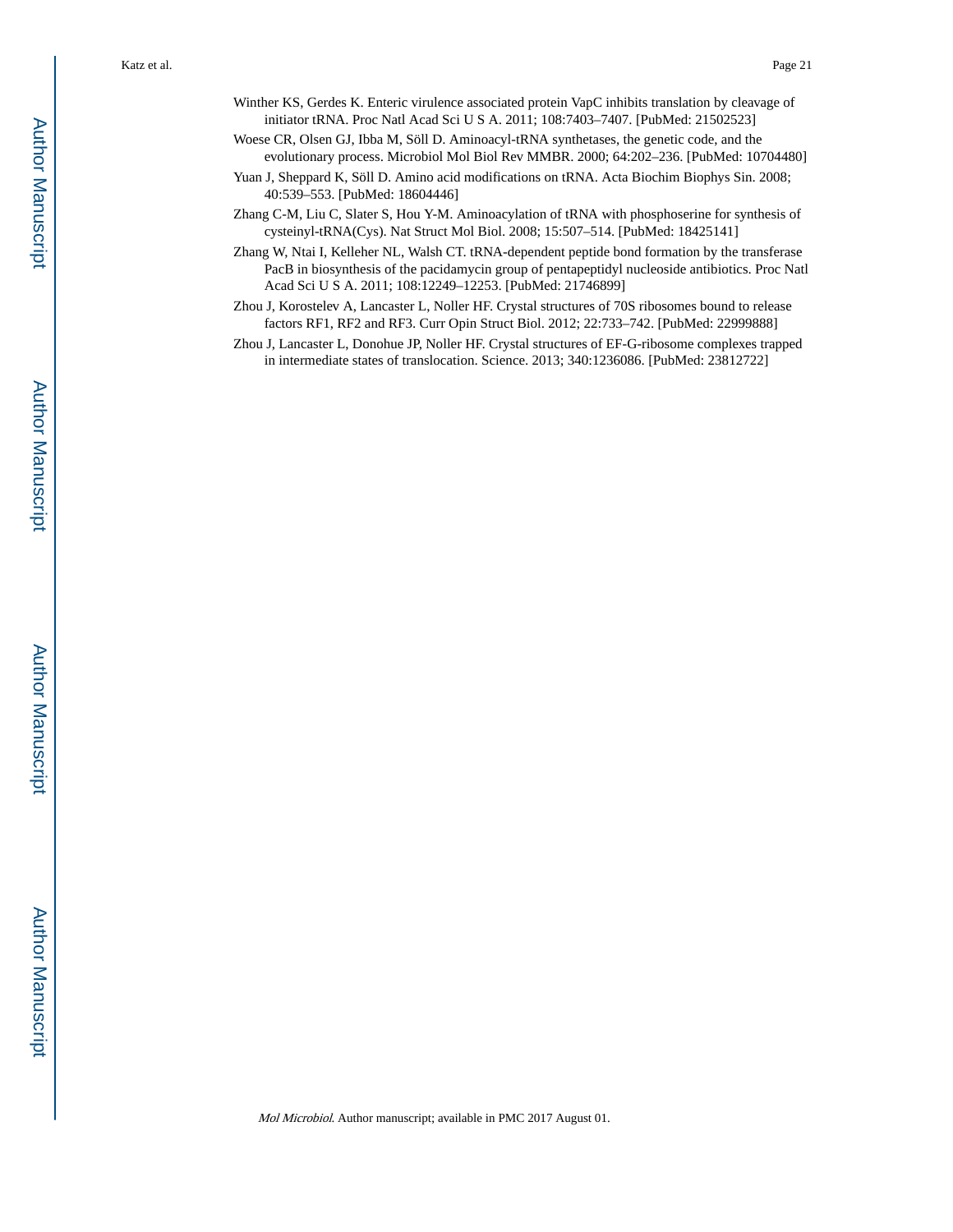

#### **Figure 1. Structure of tRNA**

Schematic representation of **A)** secondary and **B)** tertiary structure of tRNA. Tertiary structure is based on the backbone of yeast tRNA<sup>Asp</sup> as in pdb model 1VTQ (Moras et al., 1980). The main parts of tRNA are highlighted in different colors, using darker colors for stems and lighter colors for loops. Used colors are **red**: acceptor stem, **blue**: deoxyuridine arm, **gray**: anticodon arm, **cyan**: variable arm, **green**: TΨC arm and **orange**: segments linking tRNA arms.